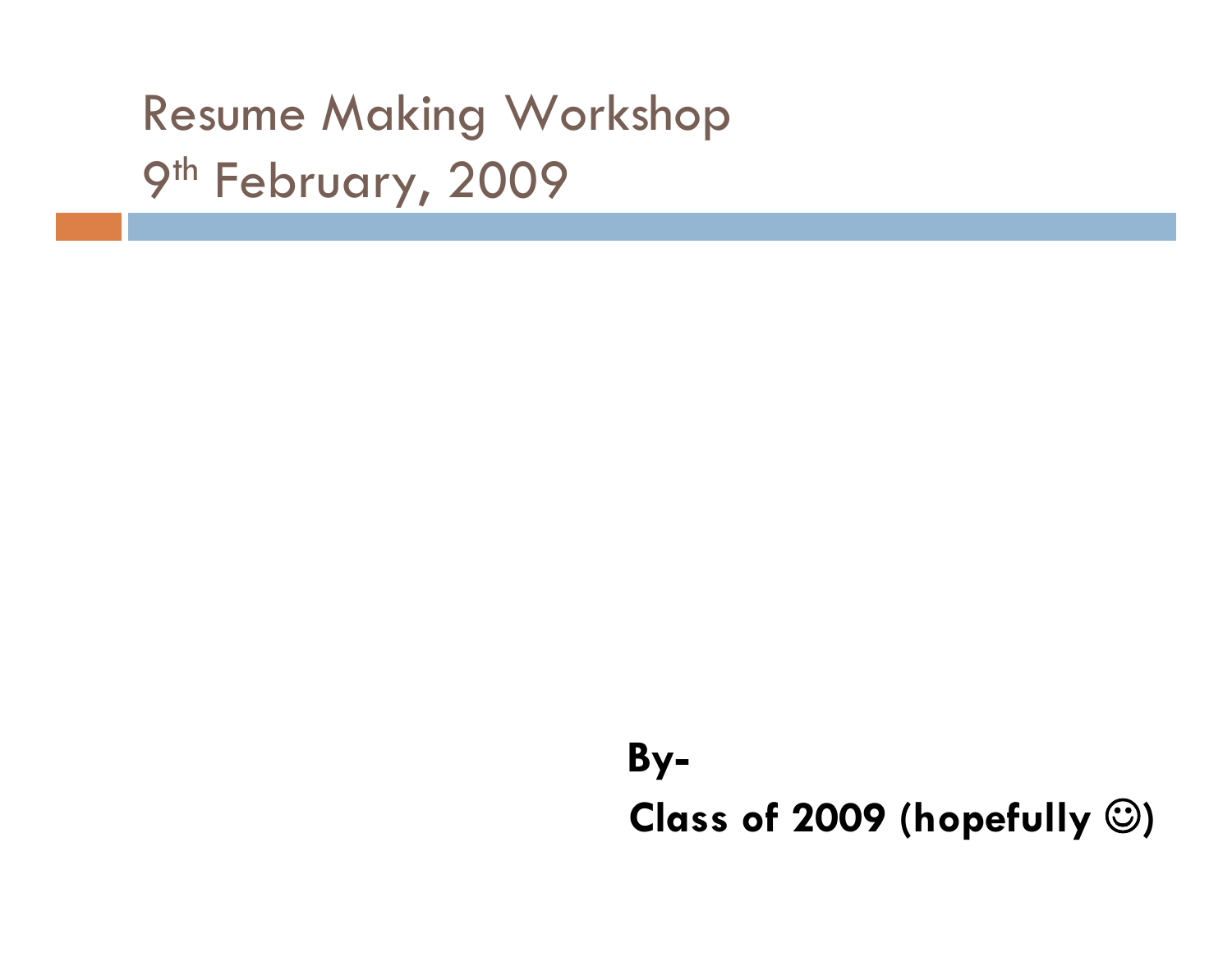# Agenda

 $\Box$ 

### $\Box$ **What is a Resume**

### $\Box$ **Sections of a Resume**

### **5 steps to make a Resume**

- п Understand Yourself!
- п List and Pick
- о Arrange
- $\Box$ Polish
- п Review

#### $\Box$ **Doubts and Queries**

- п Common Misconceptions
- п FAQs

### $\Box$ **Sample Resume**

- п Growth of a Resume
- п Common Mistakes
- п Comic Relief to the Interviewer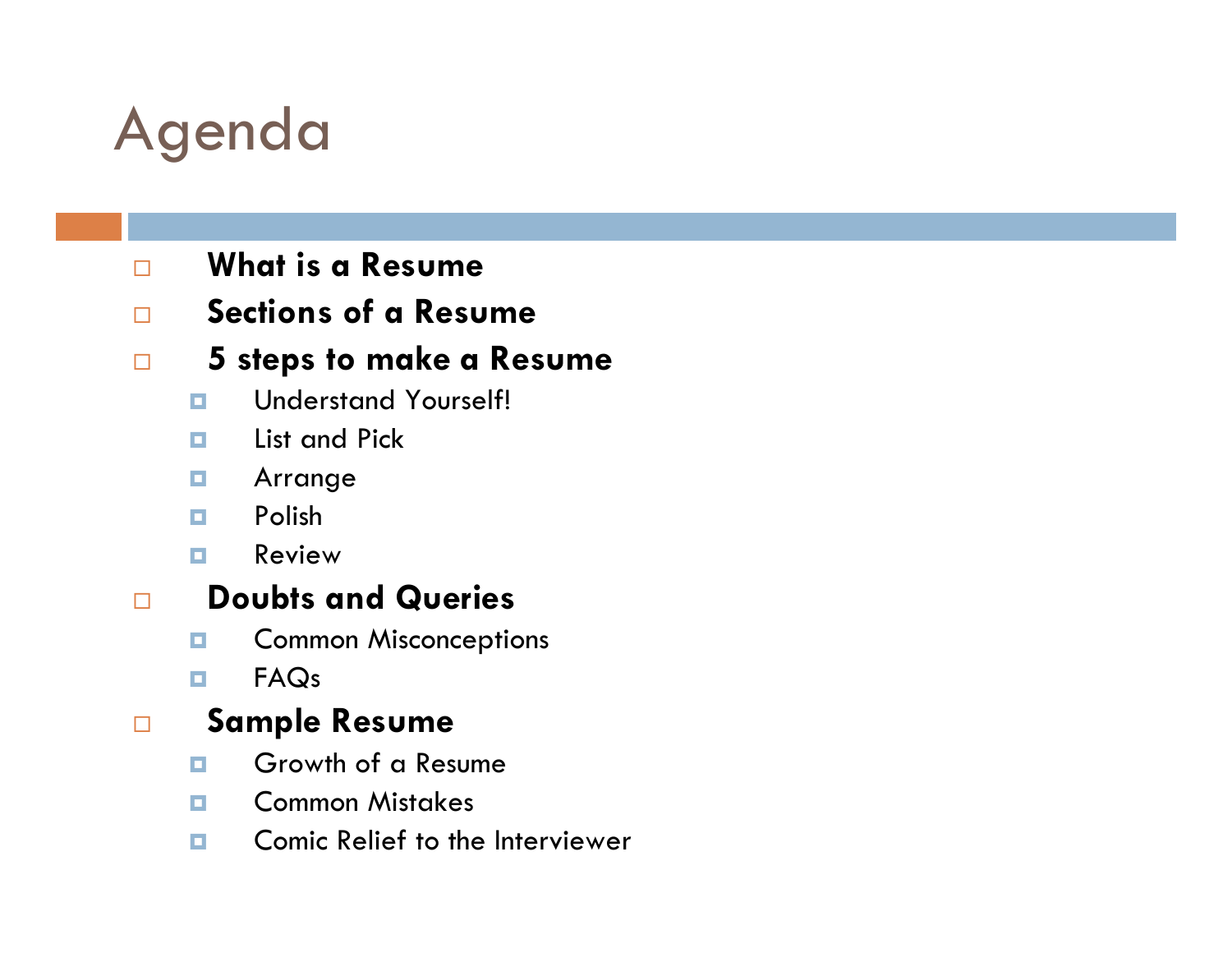# **What is a Resume**

- $\Box$  First interaction of yours with a potential employee
- Marketing tool and an introduction to you and your experiences
- $\Box$  Effective presentation of yourself in text format
	- $Product \longrightarrow Brochure \longrightarrow Consumers$
	- Student  $\longrightarrow$  Resume  $\longrightarrow$  Interviewer
- $\Box$  The purpose of a resume is not only to get you shortlisted for a personal interview but also to drive the interview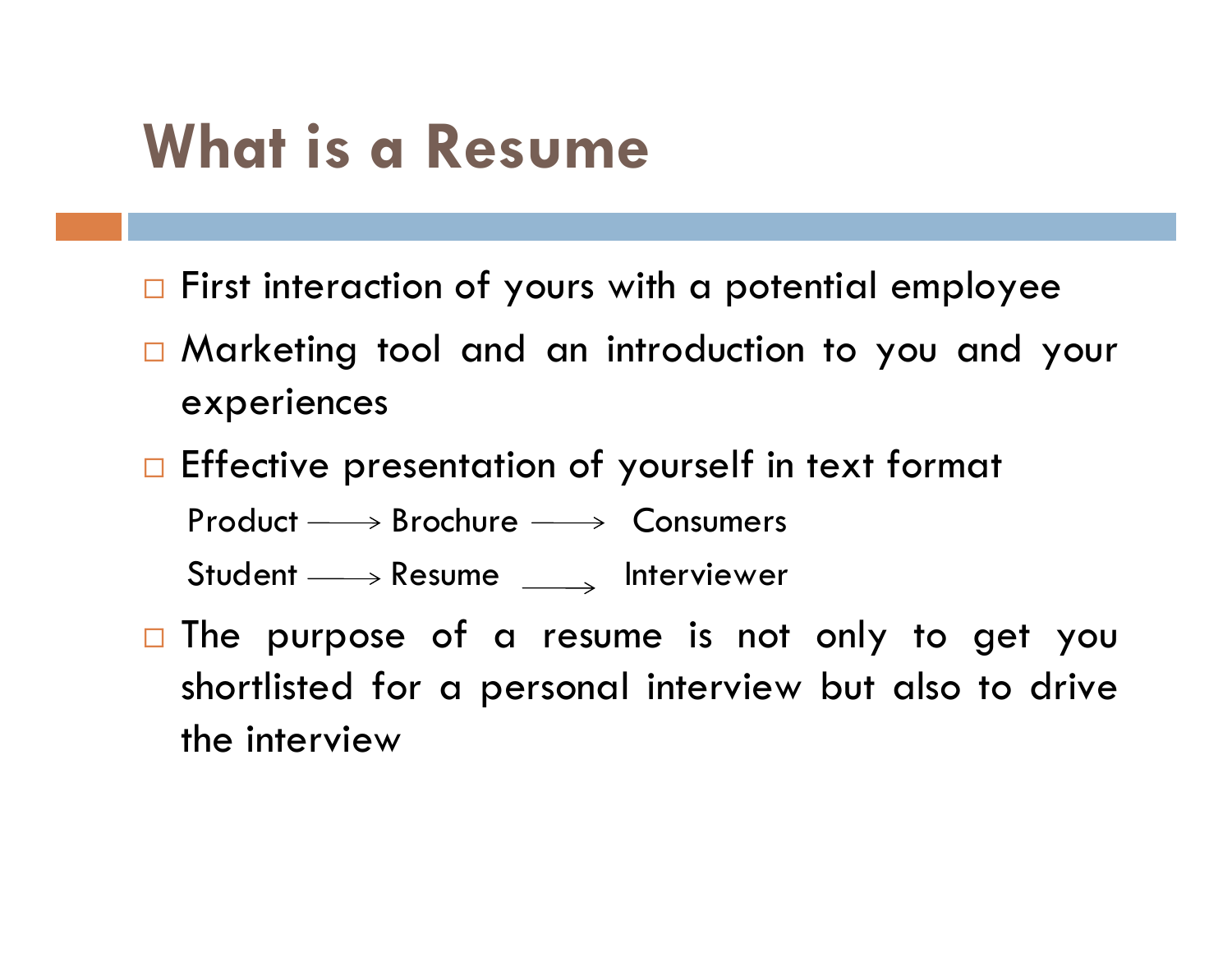# **Sections of a Resume**

### $\square$  The sections

- **Q** Personal Information
- **<u>n</u>** Academics
- **Q** Awards and Accomplishments
- **P** Projects and Summer Internship Information
- **Relevant Courses / Skill Set**
- **Q** Positions of Responsibilities
- Extra curricular Activities

 $\Box$  Only the first half page of the Resume is fixed by the office. The naming, content and size of the rest of the sections is on the discretion of the candidate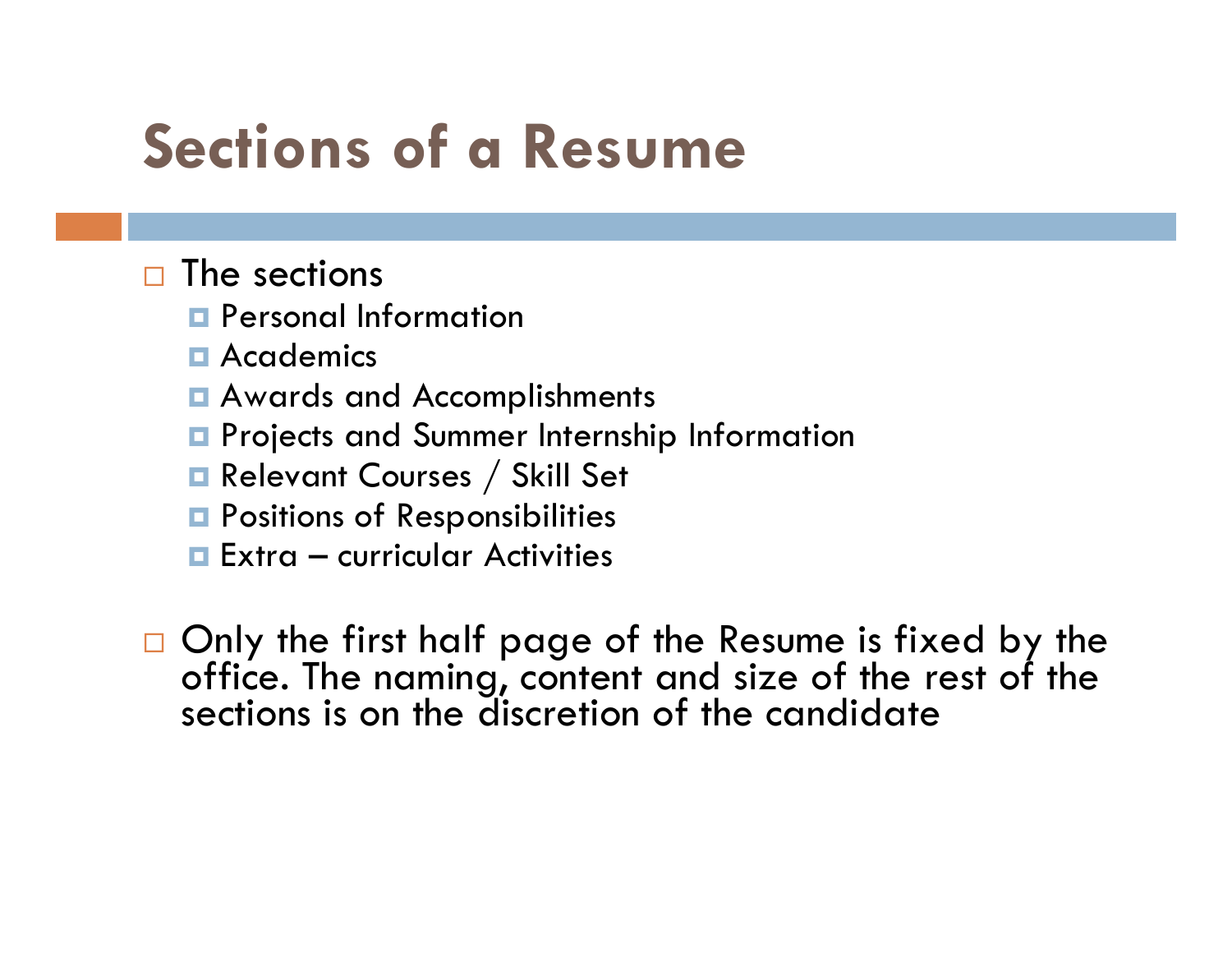# Personal Information

- □ Purpose
	- **<u>E</u>** Introduction
- □ Content
	- **n** Name
	- **Q** Contact Details
	- $\textcolor{red}{\blacksquare}$  Department  $/$  Specialization
	- **Date of Birth**
	- Category when you are applying to a PSU
- Remarks
	- **Latter Low impact Section**
	- **O** Department and Specialization will be noticed
	- **Q** Cursory Glance through the rest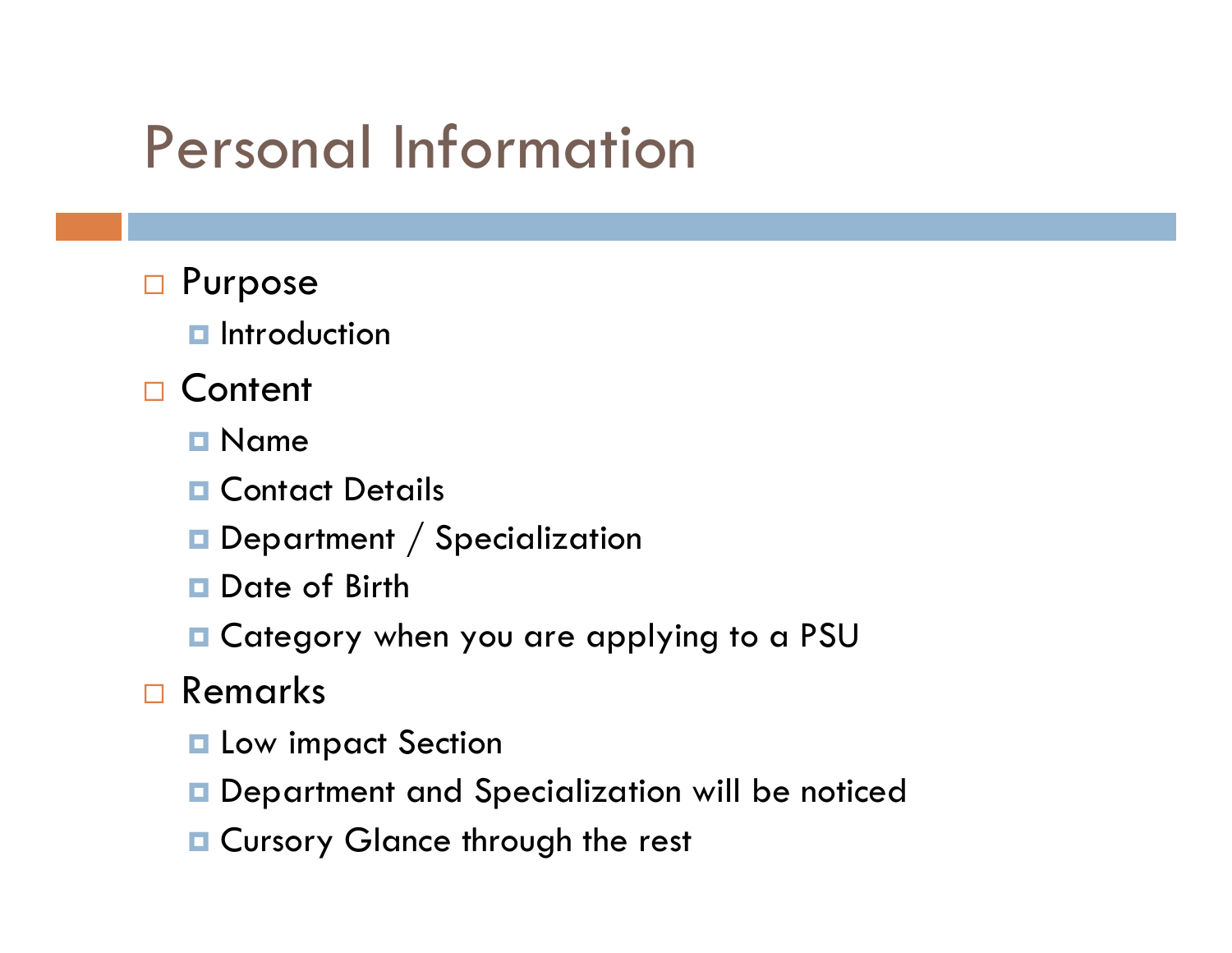# Educational Details

## □ Purpose

Convey Academic Background

## □ Content CPI / DR **□ School / College Grades**

## □ Remarks

- **Q** Moderate/High Impact Section
- $\blacksquare$  CPI / DR has the maximum impact it shows your sincerity and is an objective measure of your performance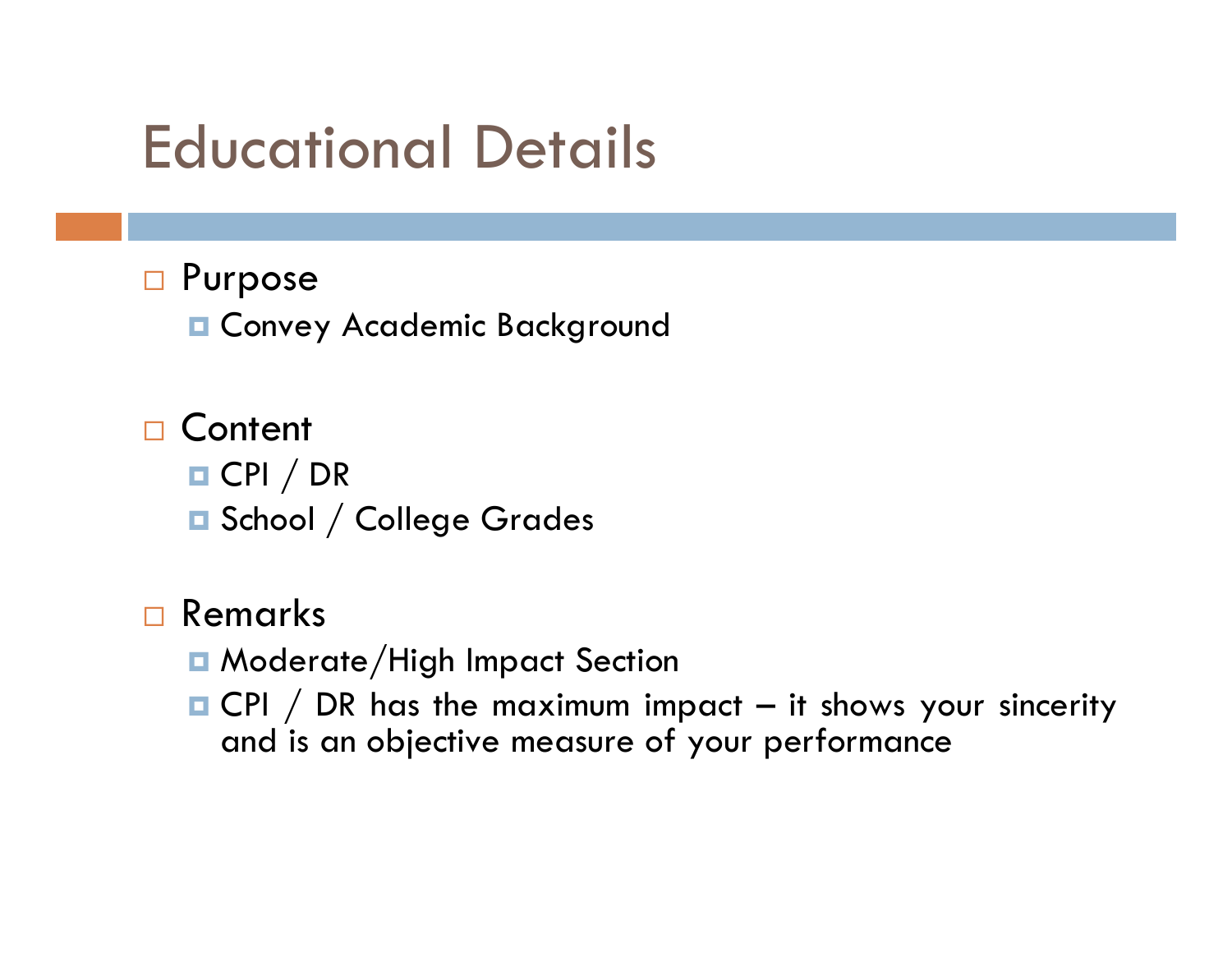# Awards and Accomplishments

### □ Purpose

- Convey level of excellence
- **Recognition at various levels**
- □ Content
	- Awards received
	- $\blacksquare$  Titles  $/$  Honours
- □ Remarks
	- **<u>Elandicator</u>** of excellence
	- **E** Establishes Credibility of claims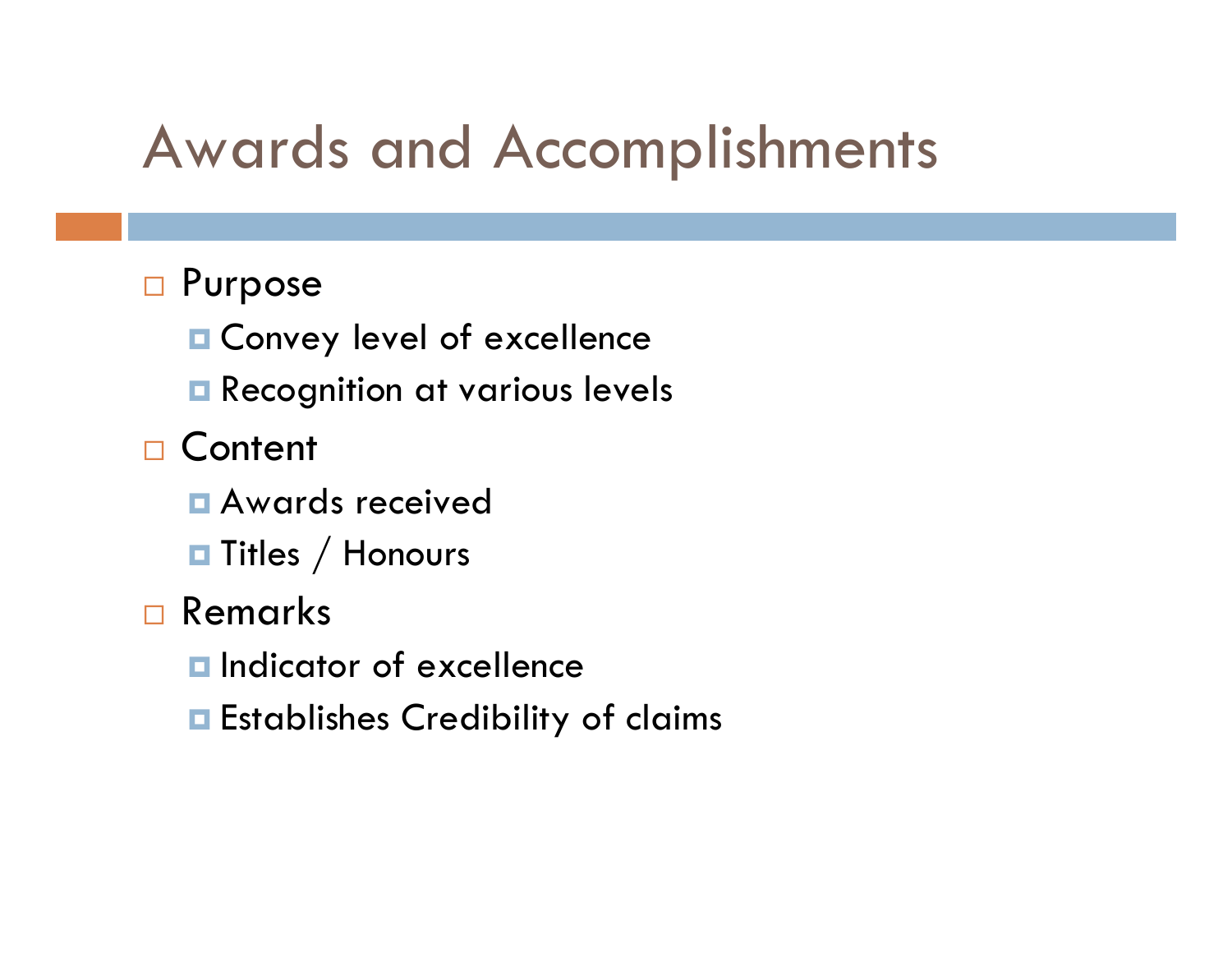# Internships and Project Information

## □ Purpose

- $\blacksquare$  Show practical project work
- **u** Work experience in professional environment

## □ Content

- **O** Summer Internships
- **P** Practical Trainings and Projects

## □ Remarks

- **High Impact Section**
- **E** Application of learned concepts in actual situation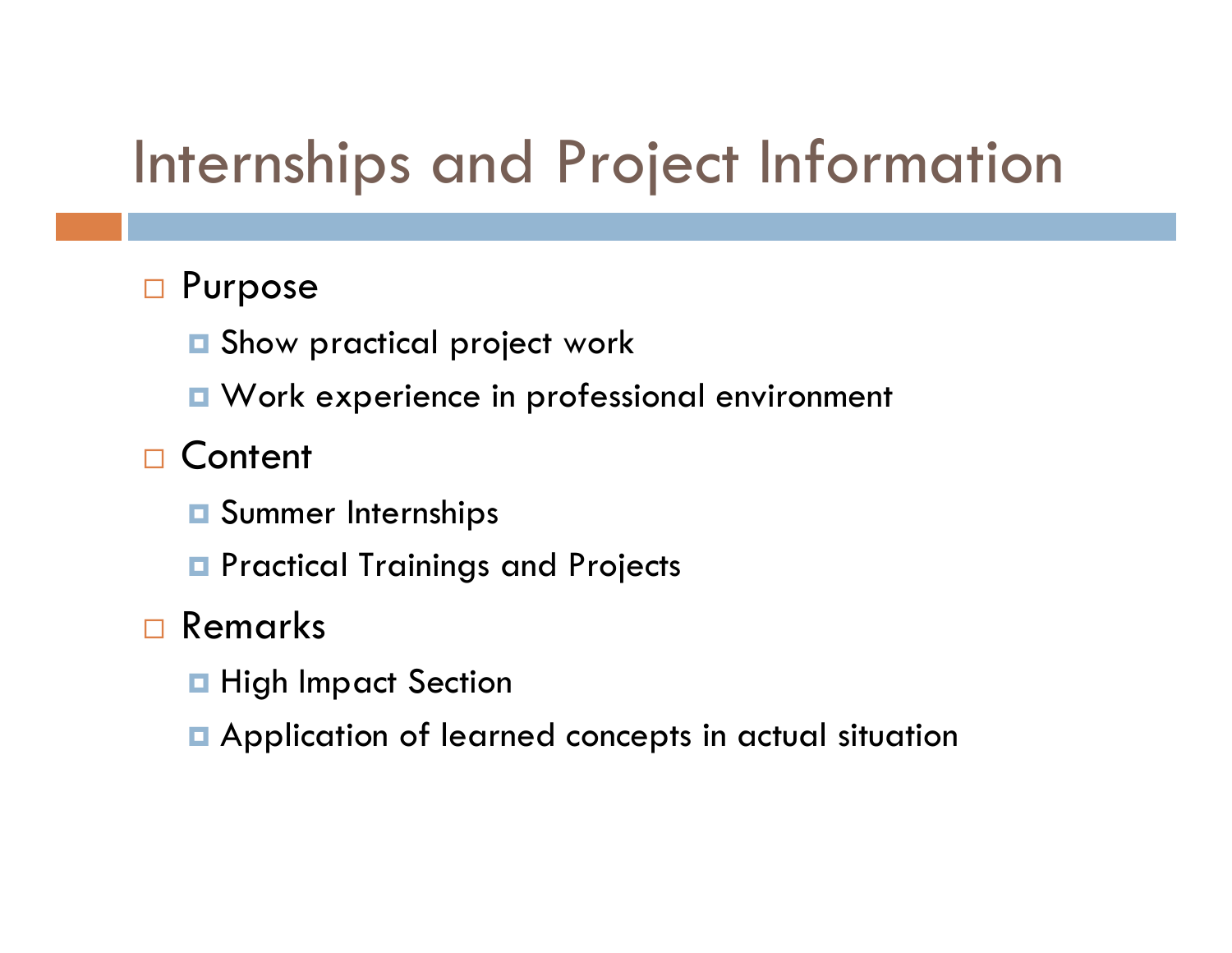## Relevant Courses

- □ Purpose
	- **¤ Convey information on academic courses**
	- **¤ Technical Skill set**
- □ Remarks
	- **□ Course work mentioned should be relevant to the** company
	- Write mathematical and finance courses for finance/analytical companies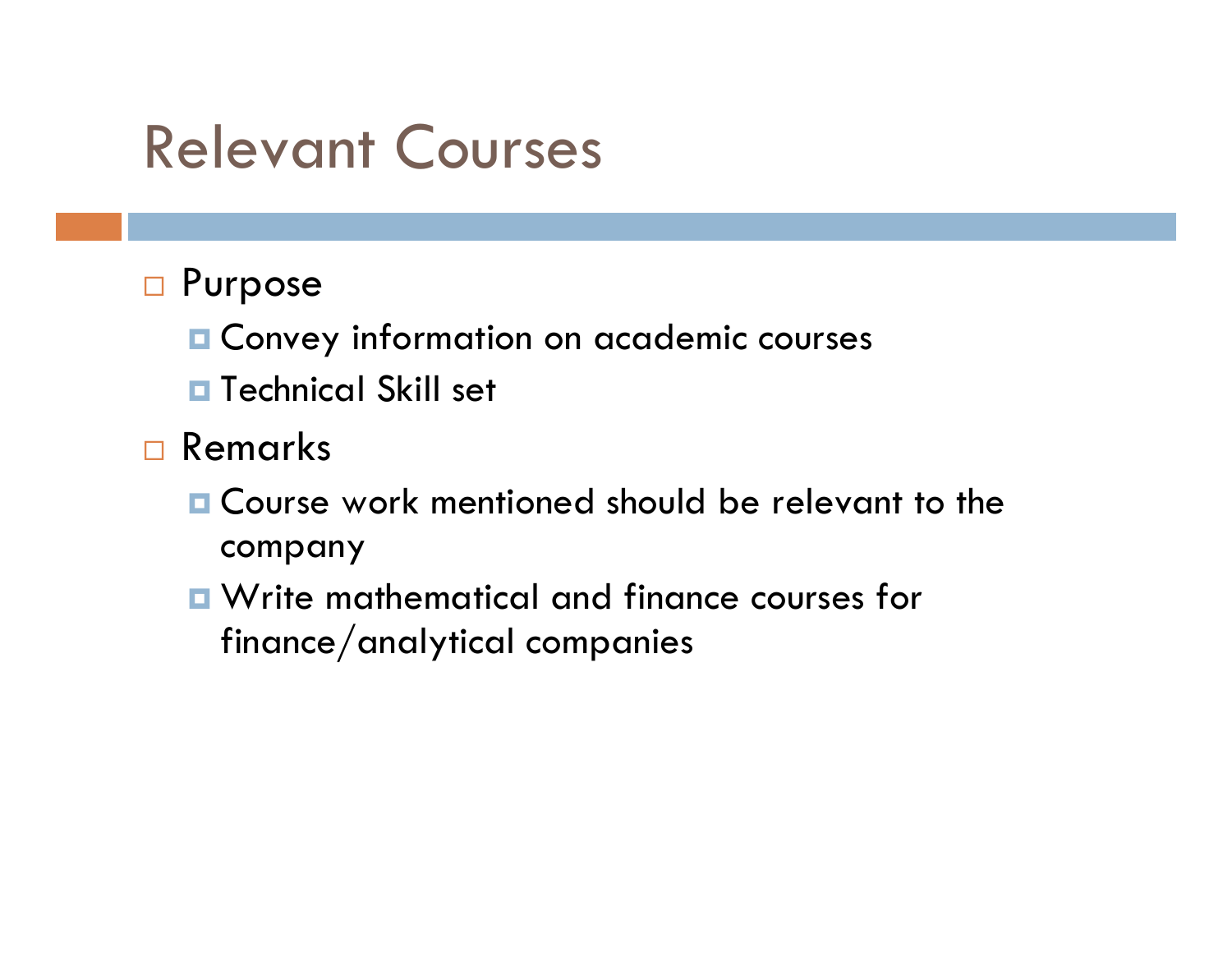# Positions of Responsibility

### $\Box$ Purpose

■ Convey Leadership Skills and the ability to work in Teams

## □ Content

- **<u>E</u>** Positions held in student bodies
- **Advisory positions held**
- $\blacksquare$  Membership in various organizing teams

## Remarks

- **High/Low Impact Section**
- o. Shows Responsibilities held and Managerial Skills
- **Reflects your drive to take initiatives**
- **Highlights your Communication Skills**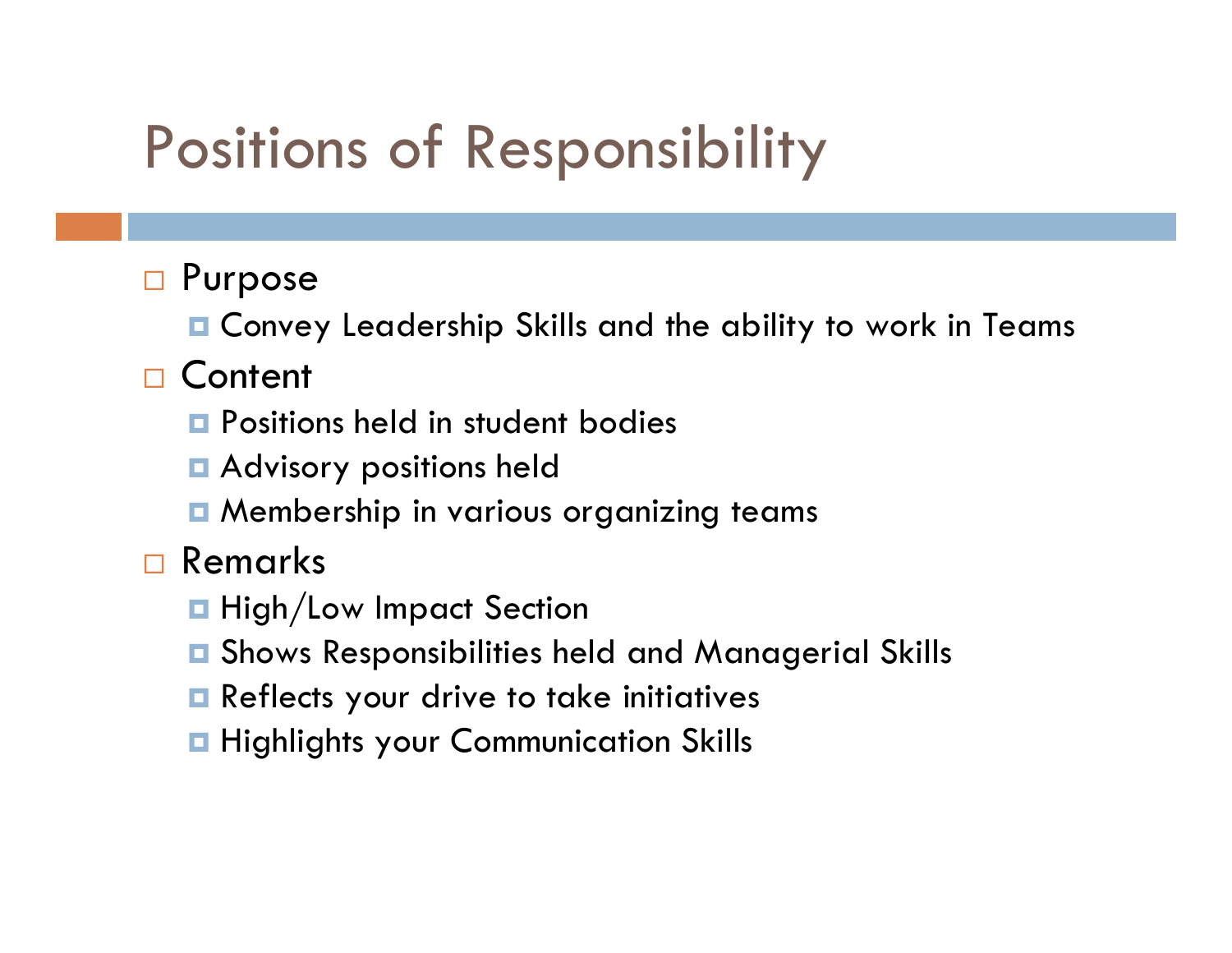# Extra Curricular Activities

### □ Purpose

- **□ Show Talent**
- **Level of Proficiency**
- □ Content
	- Awards received
	- $\blacksquare$  Intra and inter campus activities in various clubs and festivals
	- **Q** Contribution in team events
	- **□ Hobbies**
- □ Remarks
	- **n** Medium impact section
	- $\blacksquare$  Shows your well rounded personality and dedication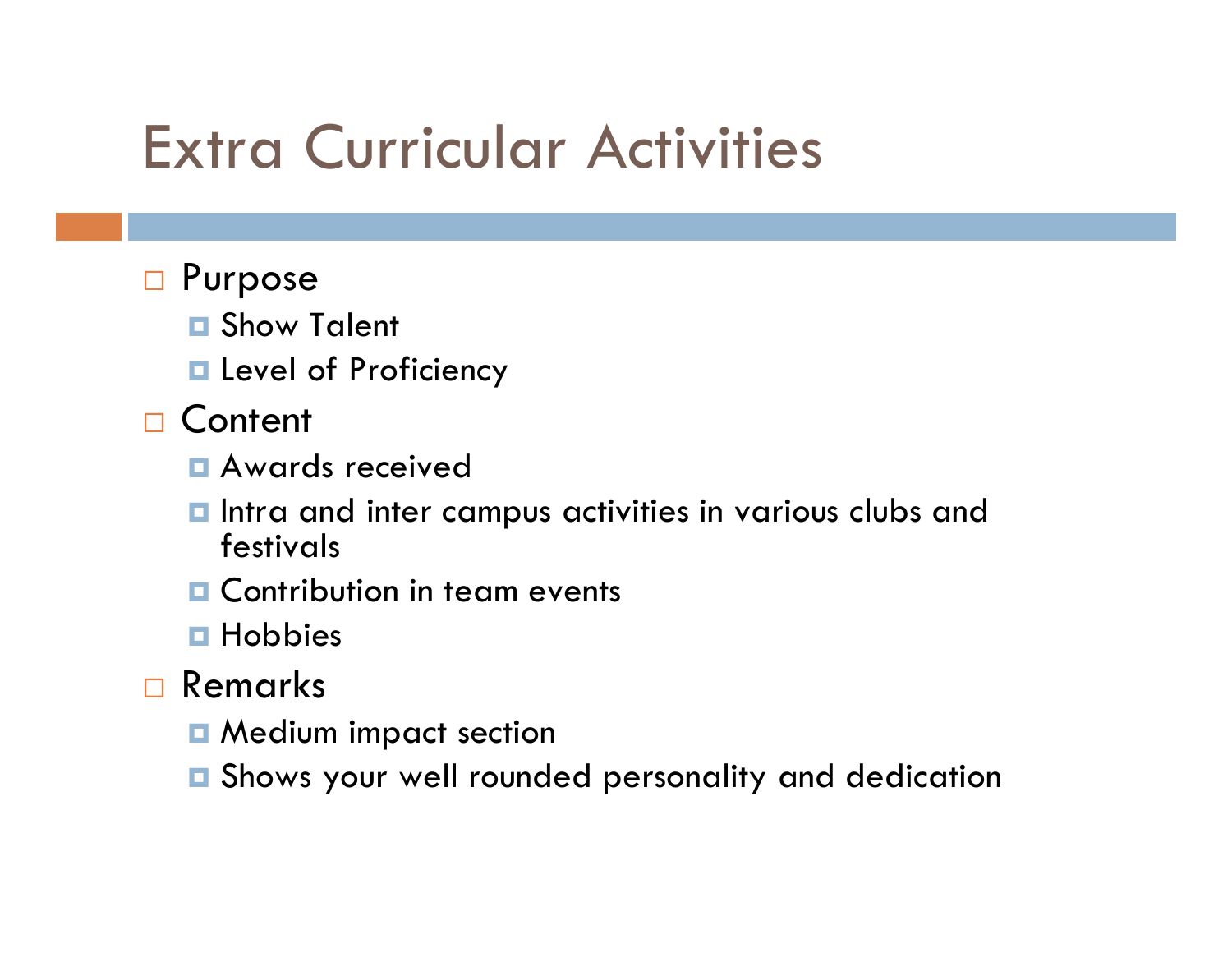## Major differences between a 2 page and a 1 page Resume

## □ Size

- **La** Lesser space allocated to each section
- **O** Compulsory details lesser
- □ Content
	- **□** Sentences more concise and pointed
	- **Q** Content less detailed
	- **La** Lesser focus on structure of sentences
- □ Remarks
	- Recommended: Core 2 page, Non-Core 1 page
	- **E** Retain all the relevant information but try to cut down on space occupied
	- **E** Remember to leave white spaces for the interviewer to write comments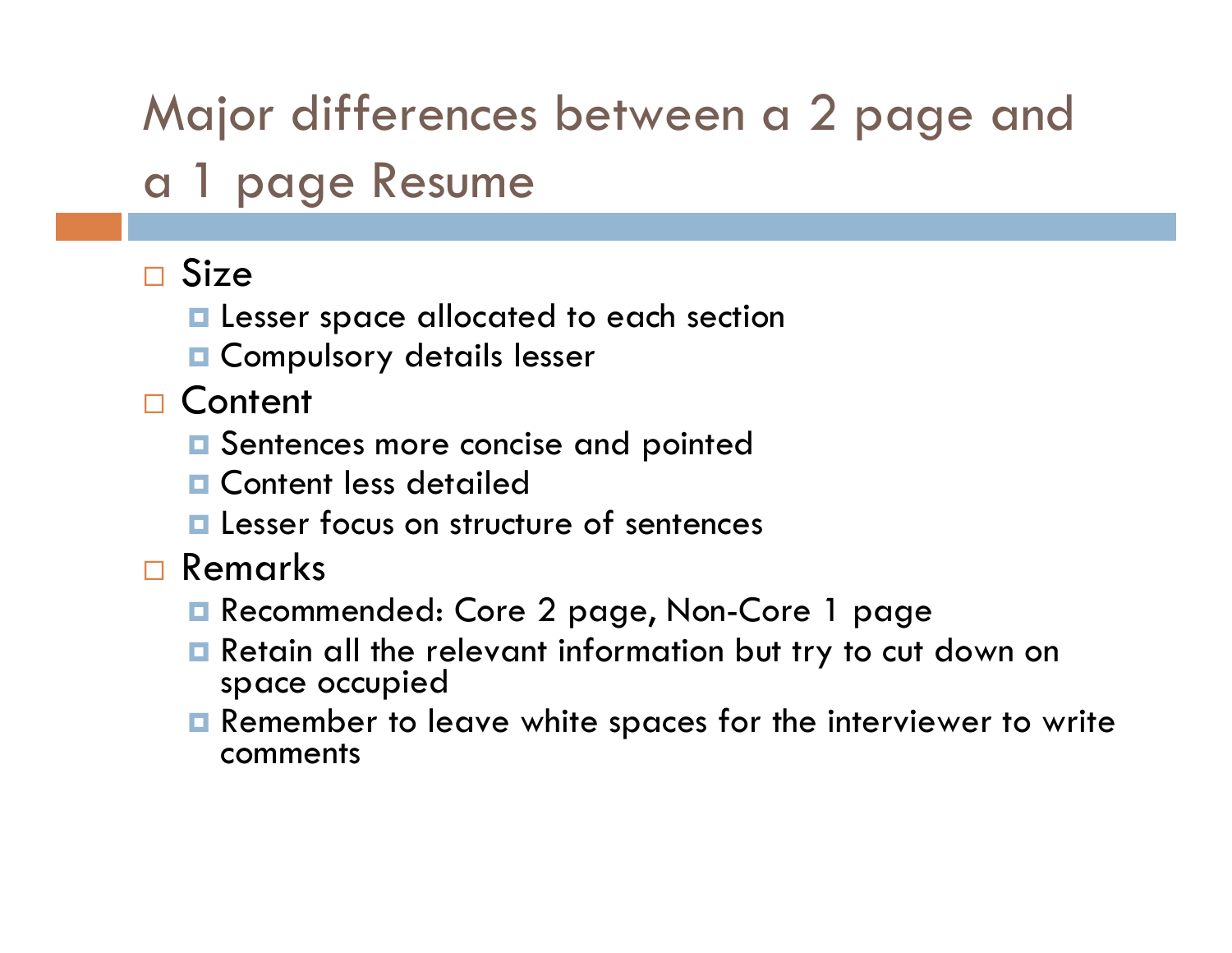# **5 steps to make a good resume**

- □ Understand
- □ List and Pick
- **D** Arrange
- Polish
- Review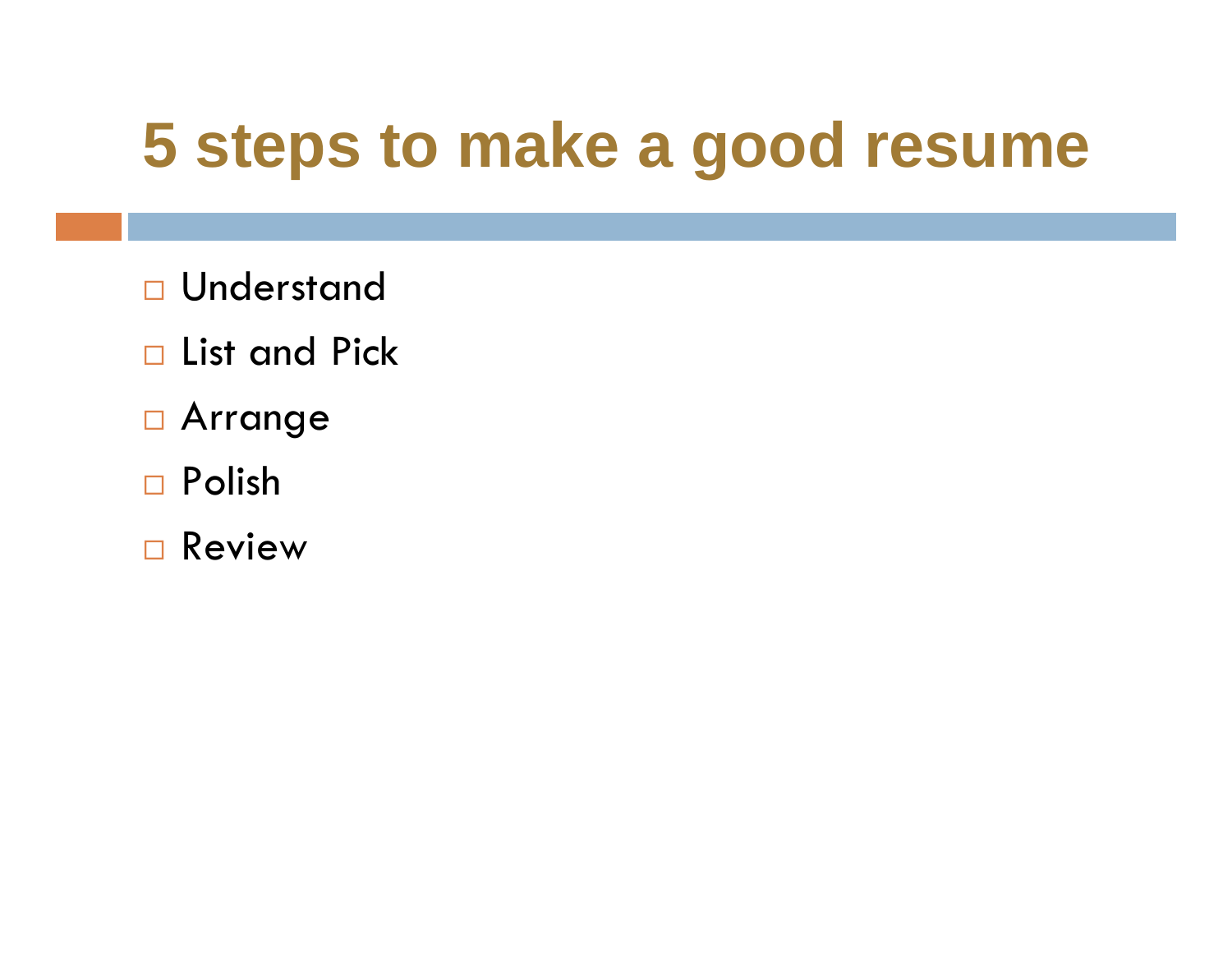## Understand

## **Ask yourself-**

- What are my skill sets
- What kind of a job do I want
- What is going to make be satisfied in a long term
- $\Box$  A Resume should reflect a consistent personality throughout
- $\Box$  Decide what do you want to reflect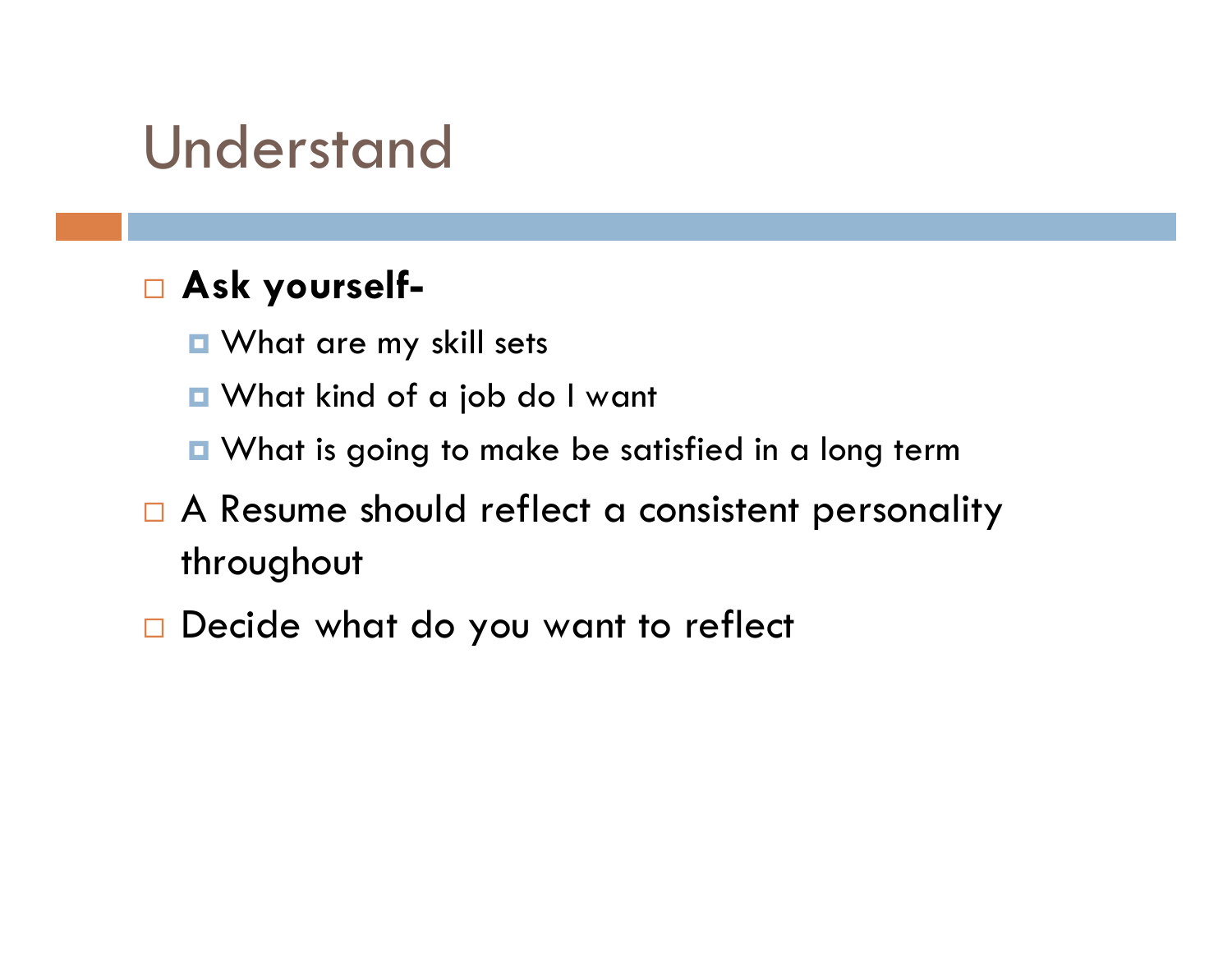# Understand Yourself

- □ Bring out the impact of each activity and project that you have done on you.
- $\Box$  List them down in the following format
	- Activity What did I do What skills are reflected
- $\Box$  Helps you achieve a balance in your resume without repeating same skill unnecessarily
- $\Box$  Helps you understand why to include a particular activity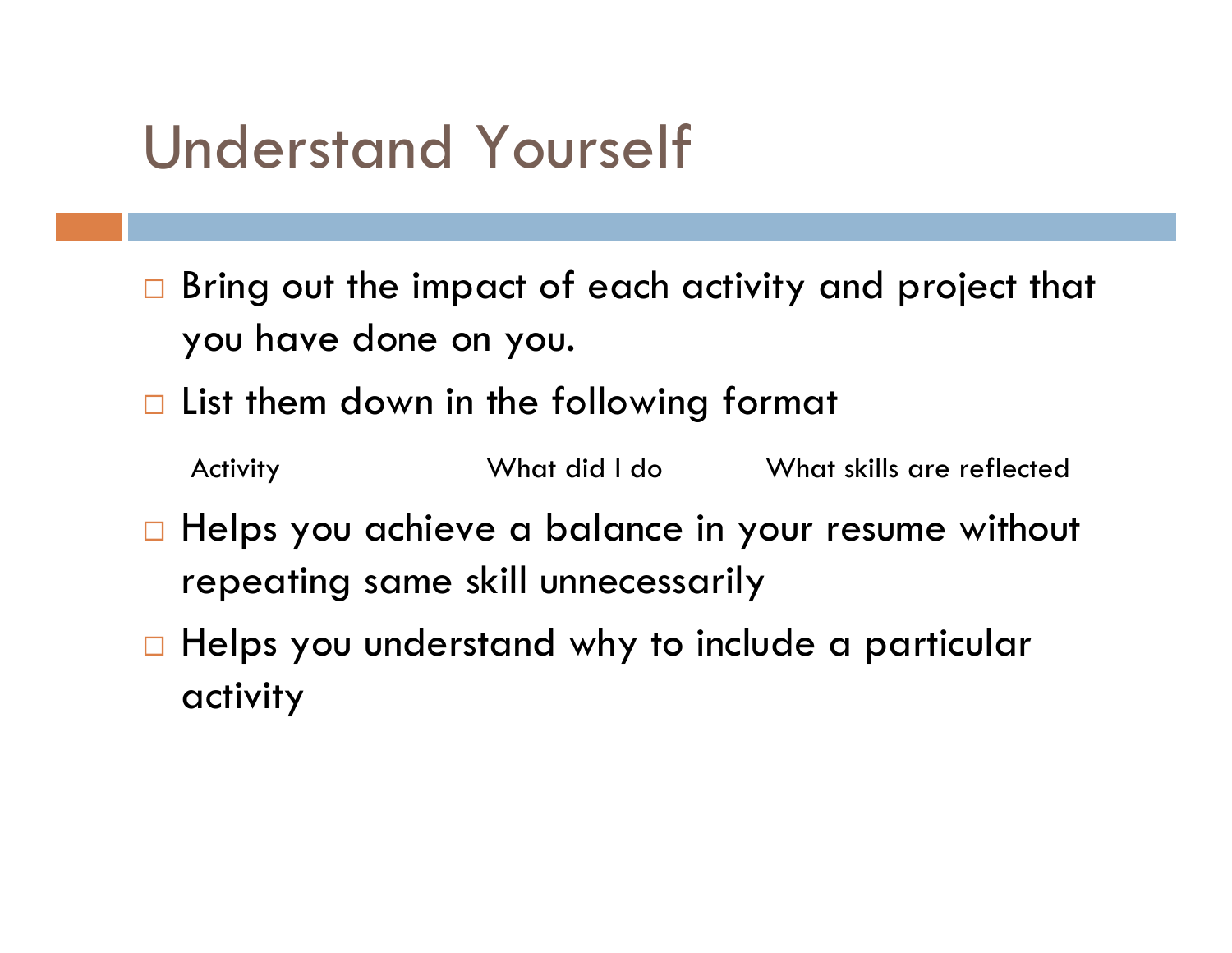# Understand Yourself

#### $\Box$ **Discuss with Seniors**

- **<u>n</u>** Understand from the mistakes that they made
- **Q** Get first hand information from them
- **E** Know various options apply off-campus

#### $\Box$ **Be proactive and understand company profiles**

- п Read company websites
- $\Box$ Clarify doubts with the firm – understand your role
- п Decide for yourself what you want
- **Avoid Herd mentally**

### $\Box$ **Attend PPTs**

- **E** Ask questions
- $\Box$ Remember the companies sell themselves in the PPTs
- $\Box$ Don't rely on subjective opinions
- $\Box$ Search for the right sources and crosscheck info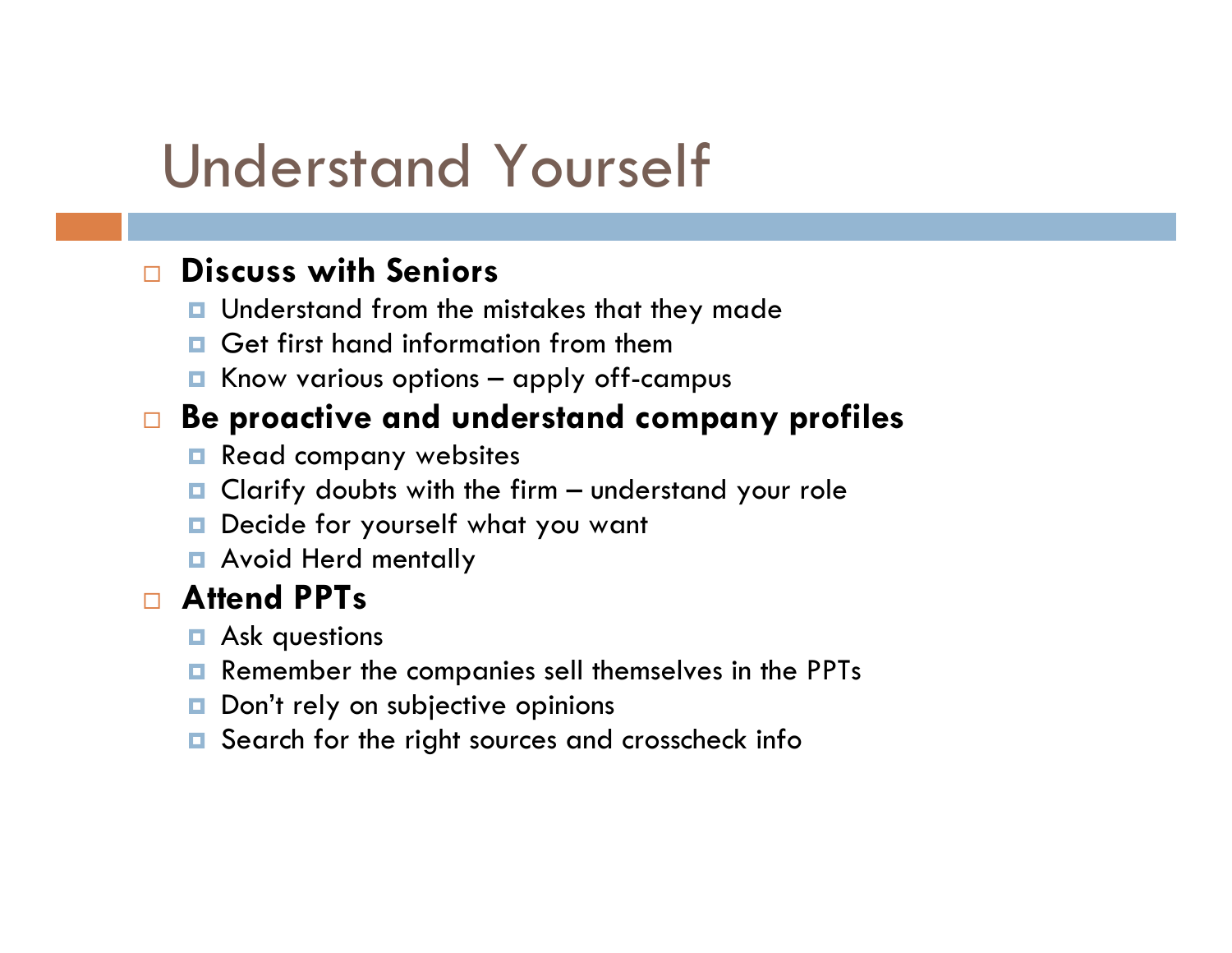## List and Pick

- Make an exhaustive list of all your achievements and activities/projects and group them section wise
- Minor achievements add value to sections when the section is weak
- **Q** Remember, the recruiters look for spikes and not averages in your resume. Instead of listing each and every activity only list down the spikes in your achievements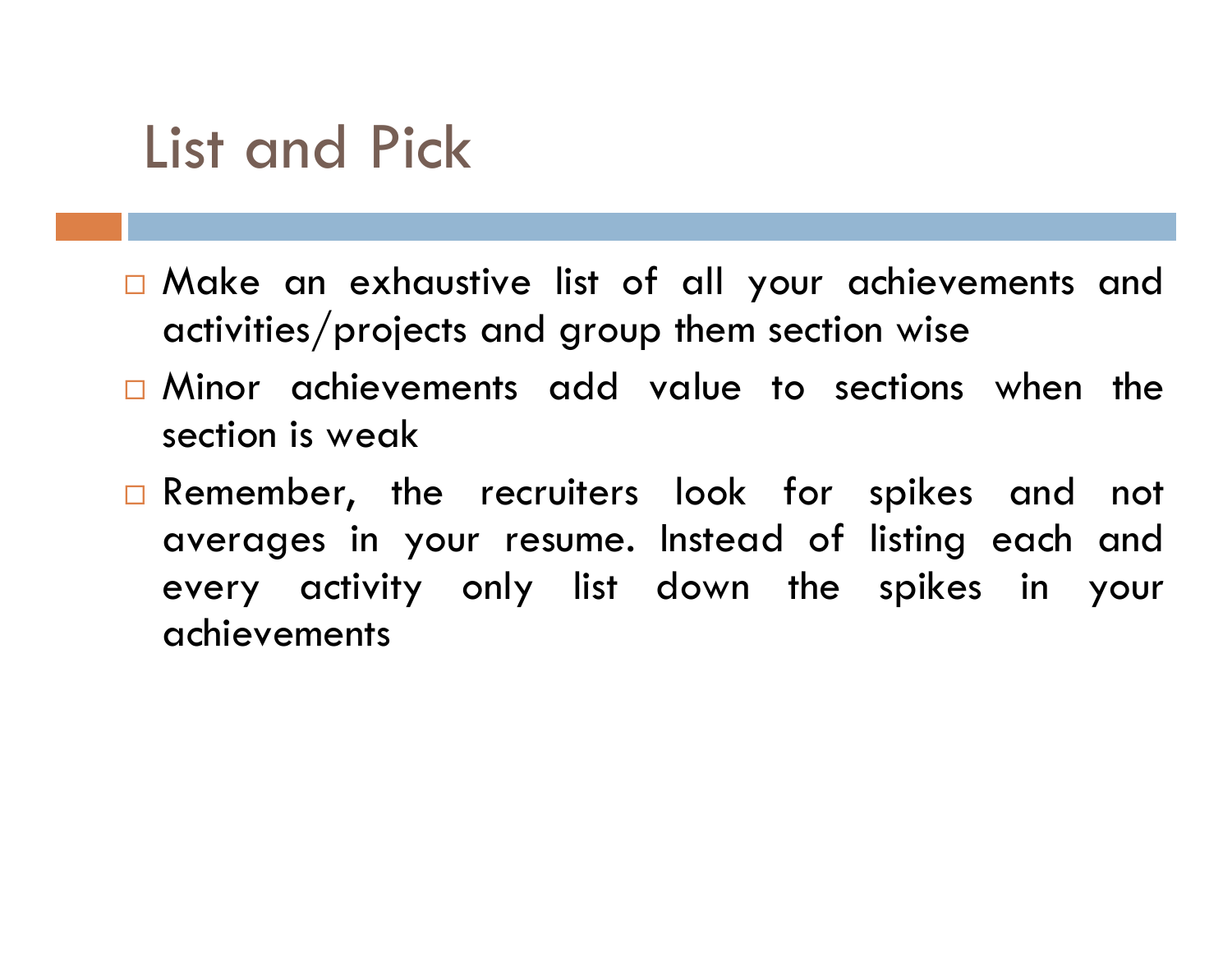# Customization by Job Profiles

#### $\Box$ **Consulting**

- о Analytical Abilities
- п Communication Skill
- п Team Work
- п Spikes in any one of the fields
- $\Box$  FMCG / Oil
	- $\Box$ Working in Team and leadership
	- п Academic Performances
	- о Grasp of technical concepts
- $\Box$  I-Banks and Analytics
	- Ξ Problem / Puzzle solving skills
	- п Communication Skills
	- о Knowledge/ awareness in finance
	- $\Box$ Working in stressful situations
	- п Academic Performance
- $\Box$  Tech and PSU
	- п Knowledge of Concepts
	- п Academic Performance
	- п Analytical Abilities
	- п Programming languages known
- $\Box$  IT
	- о Knowledge of Concepts
	- Academic Performance
	- п Analytical Abilities
	- Ξ Programming languages known
- $\Box$  IPR
	- п Academic Performance
	- Communication skills
	- $\blacksquare$ Knowledge about upcoming technologies
- $\Box$  Start – ups
	- о Tricky! – varies a lot with companies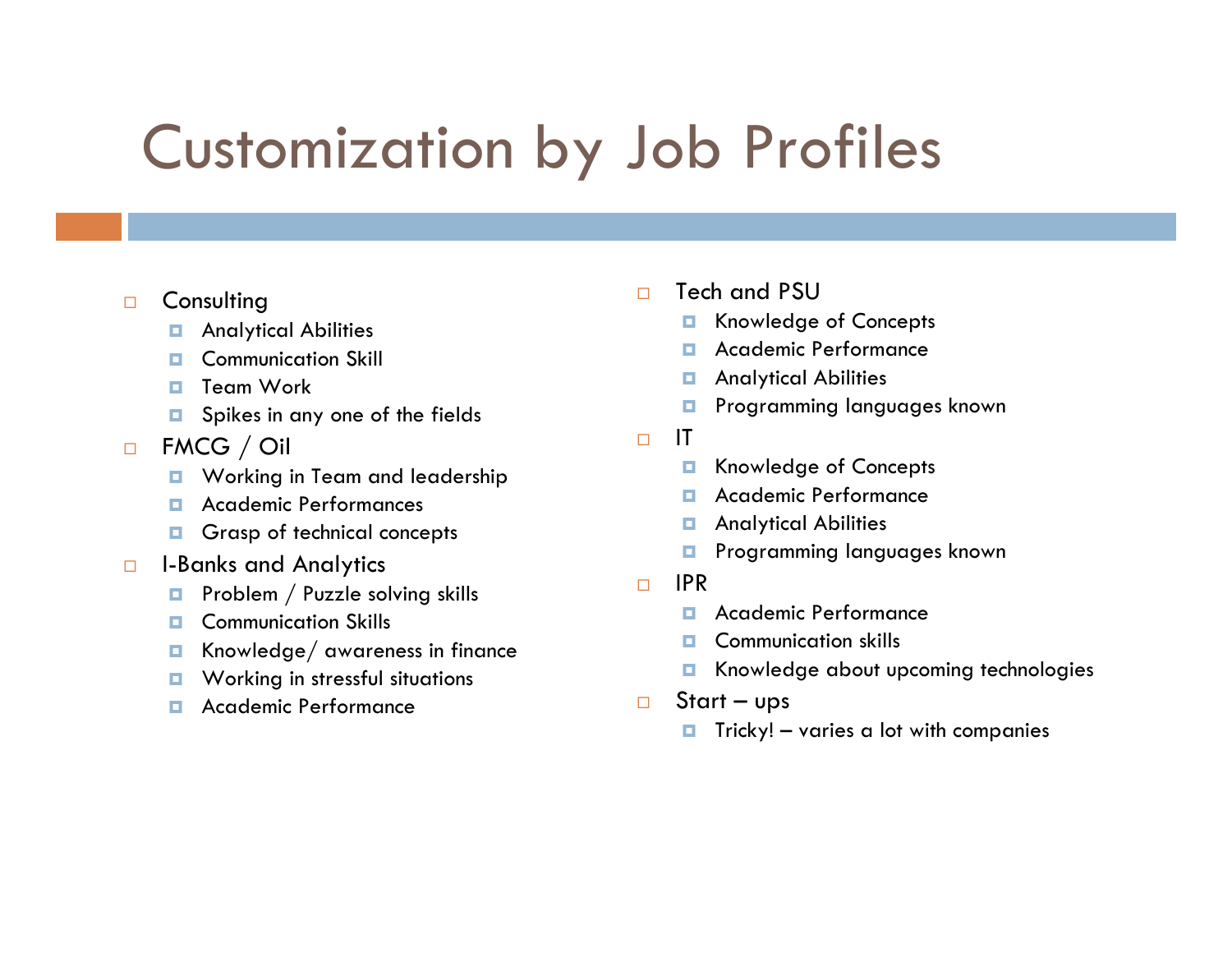

- **n** Create a good impression by putting your major achievement first
- □ Once you have captured reader's interest then you can guide the thought process in your favour
- $\Box$  Leverage the flexibility allowed in placing sections
- □ Within a sentence lay stress on the first part
- $\Box$  Often first level of short listing is done in less than 20  $\Box$ seconds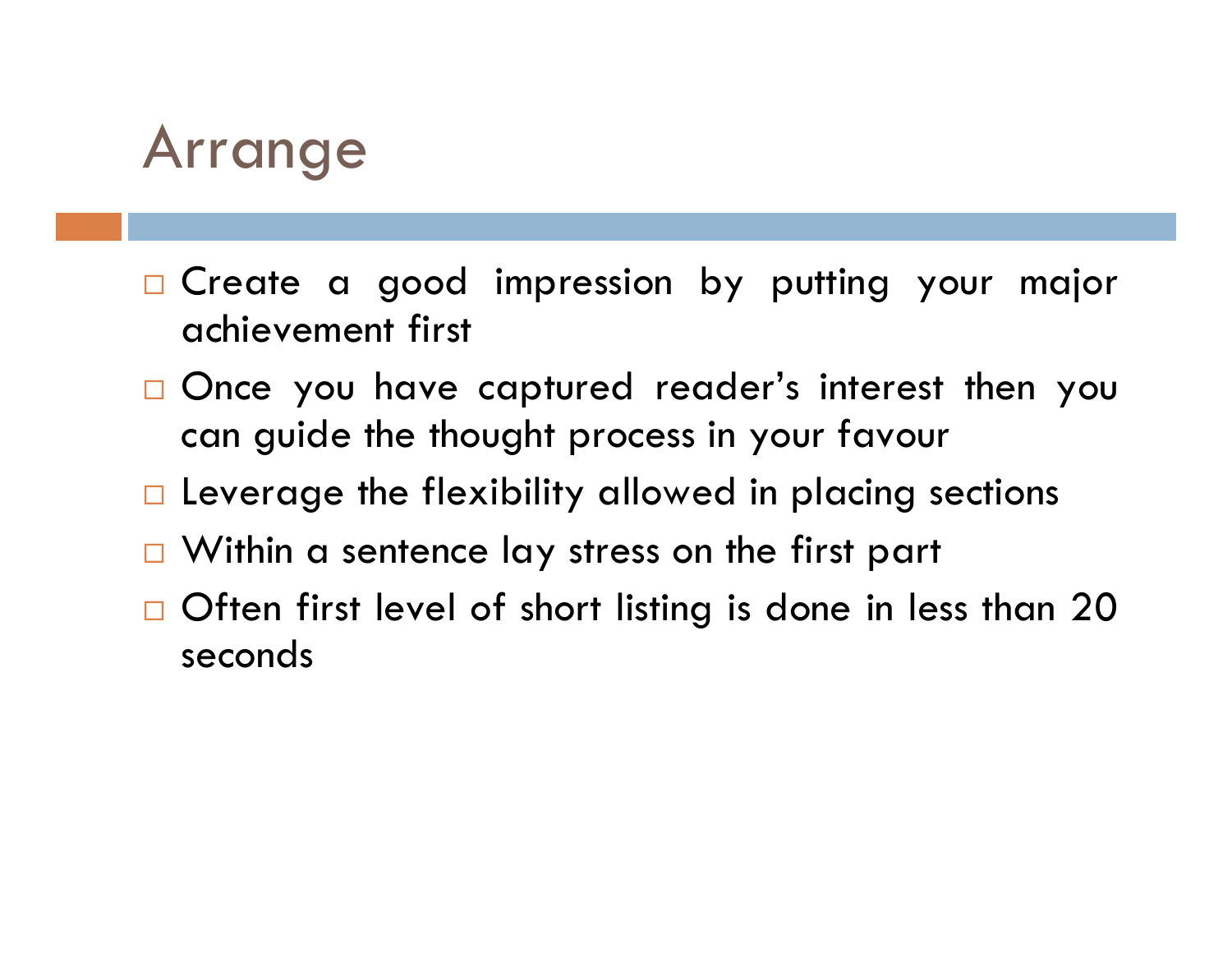## Language

### **Vocabulary**

- Avoid Slangs
- **□** Keep it Simple

### $\Box$ **Grammar**

- **<u>n</u>** Use active voice
- **Grammar check**

#### $\Box$ **Tense**

- $\Box$ Show Task Completion
- п Be consistent

### $\Box$ **Length of Sentences**

- Start with **ACTION VERBS**
- **D** Write short sentences
- **Avoid repetition of words**

### $\Box$ **Spellings**

- **E** Avoid short forms
- **D** Check for errors

### **Punctuation**

- D. Be consistent
- $\Box$ Check for errors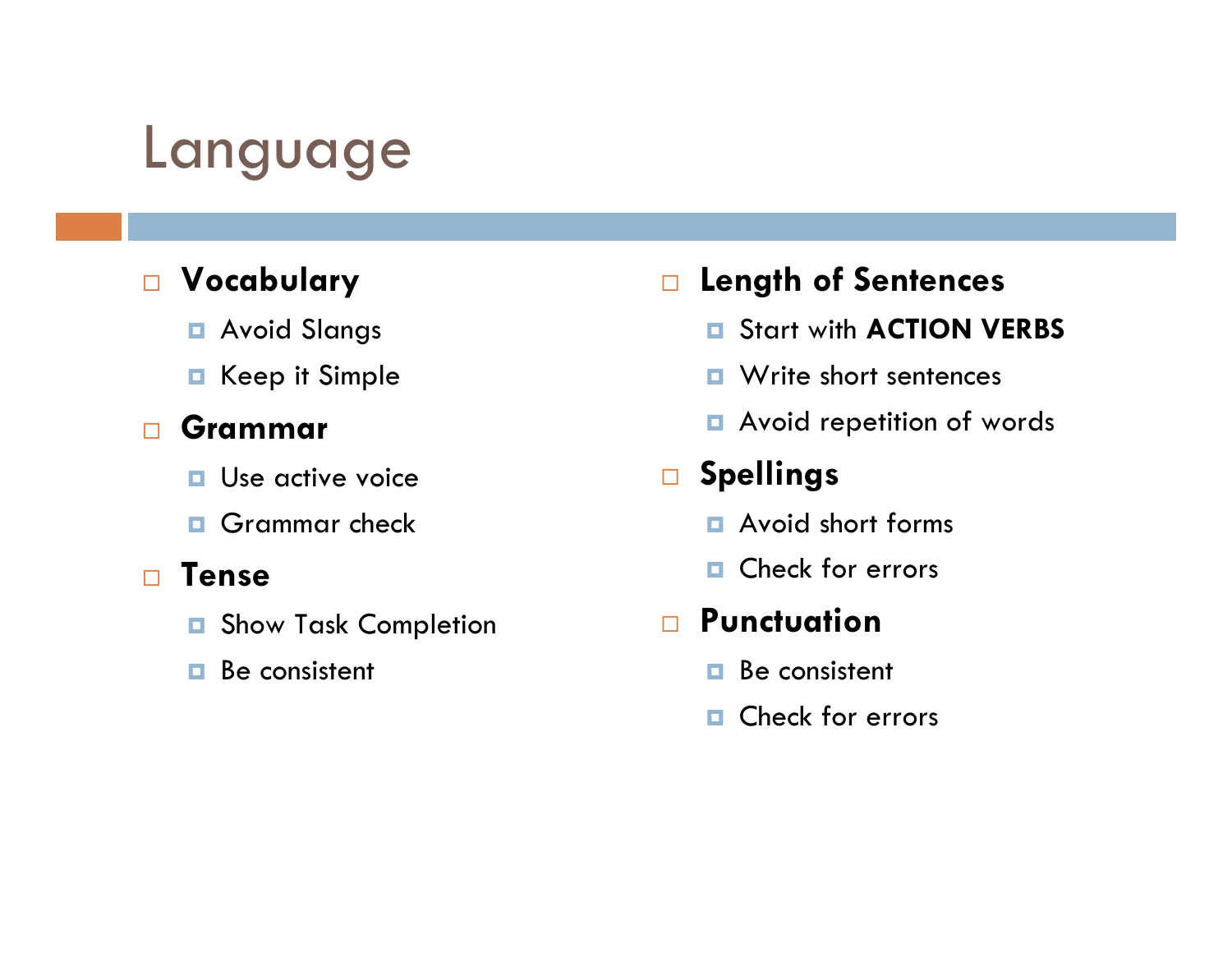# Style and Content

## **Style**

- $\Box$  Avoid confusing language
- □ Don't use first person 'I' or any pronoun
- **a** Avoid self flattering terms such as highly skilled etc.
- **Be honest and accurate but** not over modest
- □ Use conservative font such as Arial, Calibri or Times New Roman

## **Content**

- **Q** Cite numbers to convey the magnitude / scale of project, budget etc.
- □ Don't state objectives, say what you did
- $\Box$  Only include courses that are relevant to the job you seek
- $\square$  Give examples that show personality traits such as leadership, confidence and independence

### **As you iterate the content you get better at conveying the right information effectively in a concise manner**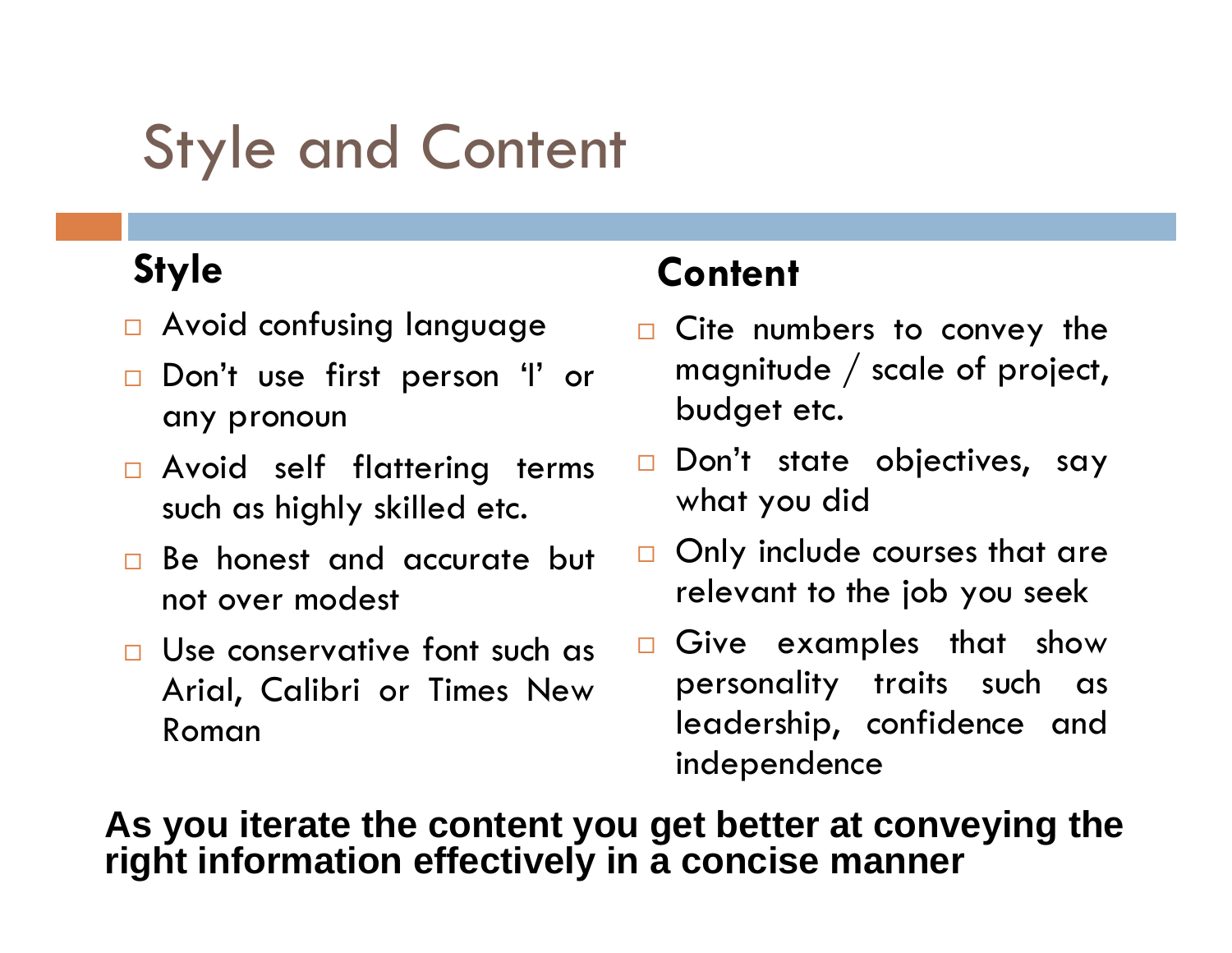# Polish

### **Common Formatting Details**

- **Q** Appropriate punctuation
- $\overline{\phantom{a}}$  Spacing and margins of lines and bullets
- $\Box$ Justify text
- $\Box$ Use of bold/italics
- $\Box$  Font sizes and types

### **Overall Look**

- $\Box$  Proofread a print out
- $\Box$  Font size should be sufficiently big
- $\Box$  Have ample line spacing and identifications
- $\square$  Have lots of white spaces for reader to leave comments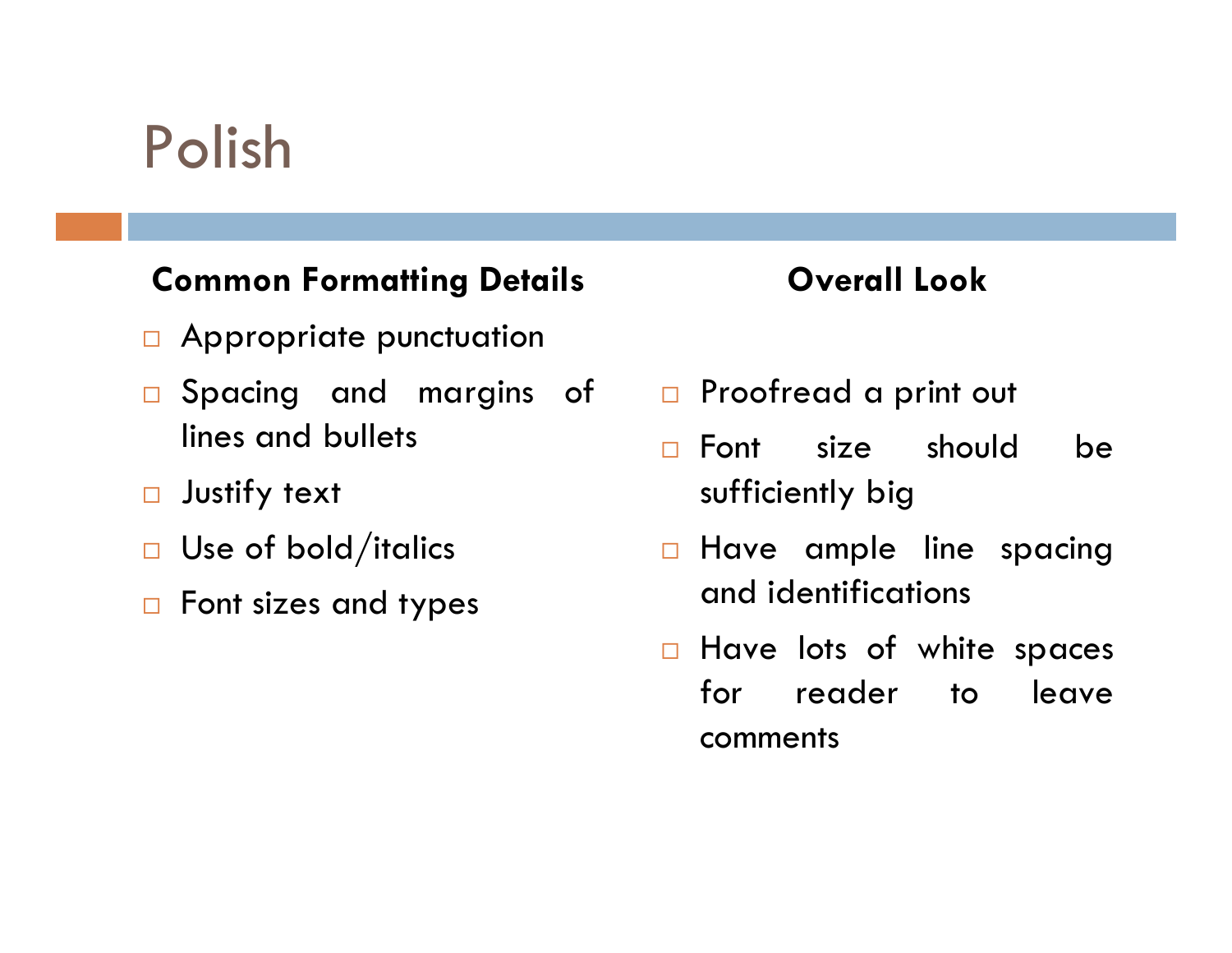## Review

### □ Who should review your resume?

- $\blacksquare$  Friends  $/$  seniors capable of judging your resume well
- Senior in the firm that you would like to apply to
- **F** Family member working in the corporate world
- Someone unfamiliar with your background to judge for clarity and effectiveness

## **n** Getting the right feedback

- 'Feel' for the resume: Understand what personality and skill it reflects
- **□ Can it be shortened? Is it repetitive?**
- **□** Does it draw attention to the desired points?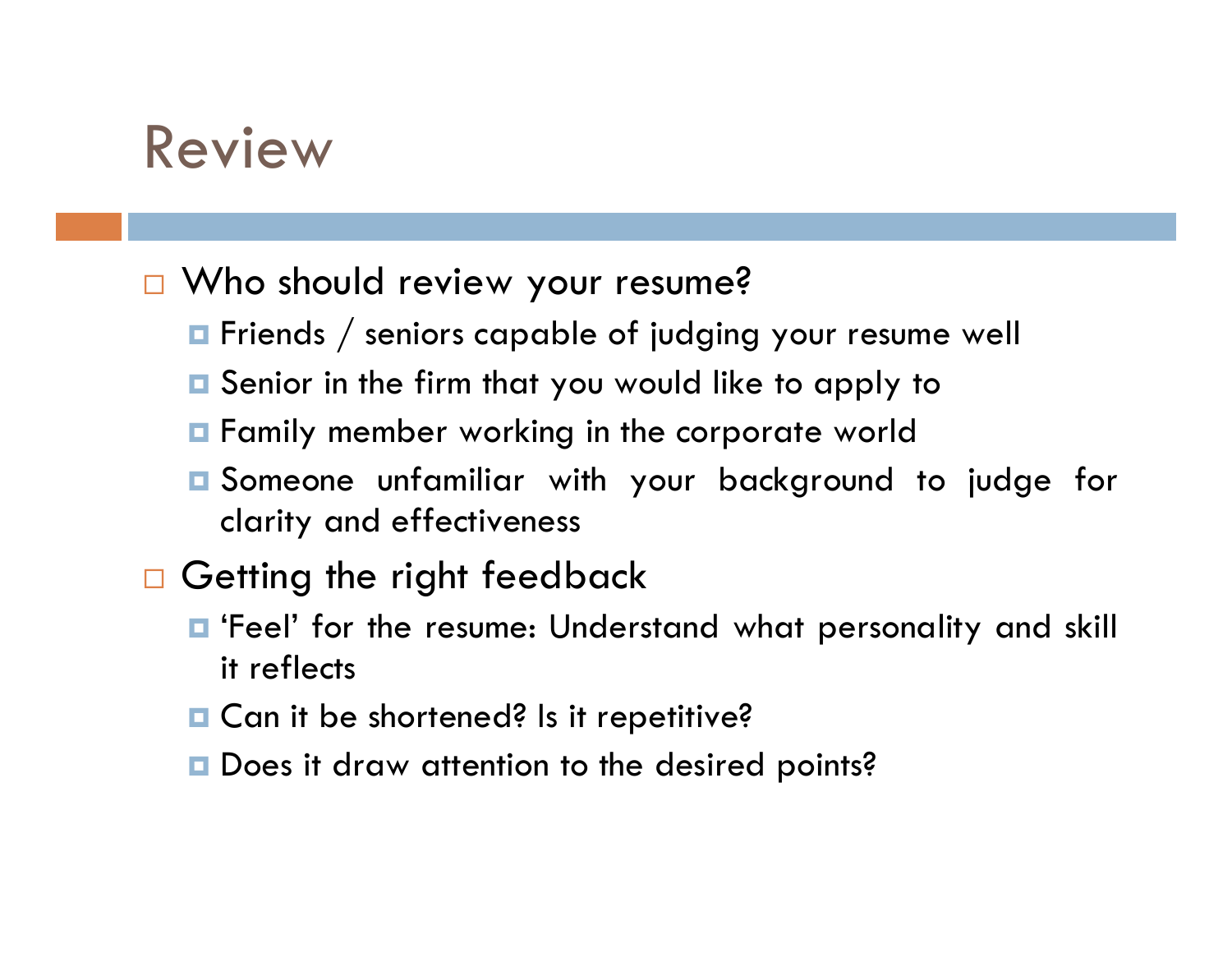# The Bottom Line

- □ You have to be comfortable about what your resume says about you
- $\square$  Be true in your resume and be prepared with a few examples to validate your claims
- $\Box$  Know your resume well; you should be able to speak at length about any point in it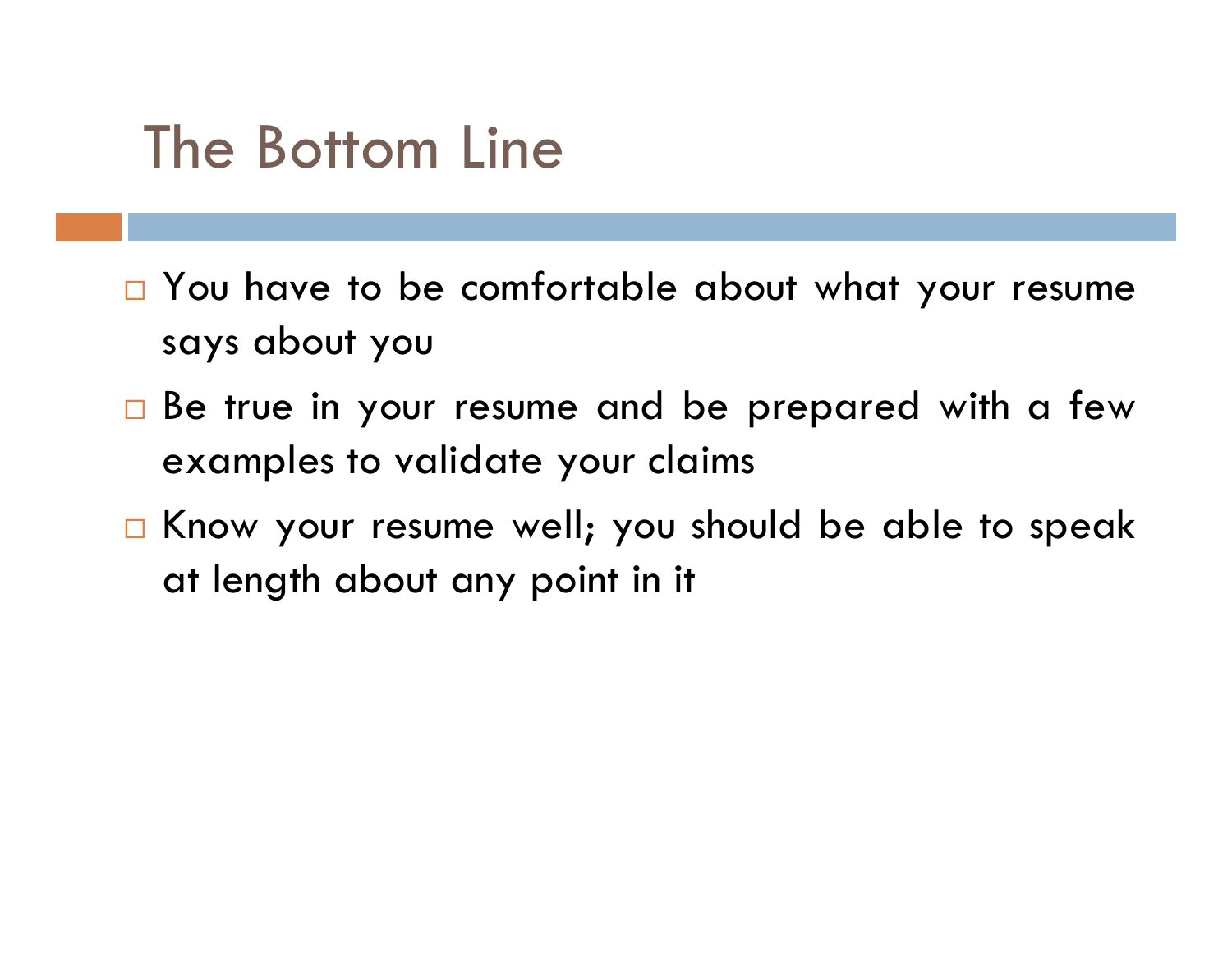# Common Misconceptions

### What you thought?

- $\Box$  Recruiters don't know which activities in campus are really worthwile
- $\Box$  Mediocre projects / trainings can be exaggerated to make it impressive
- $\Box$  NCFM pass is a certificate to deep knowledge in finance
- $\Box$  I must mention all events that I 'participated' in to show my enthusiasm

### What is true?

- $\Box$  Most of the firsm have IITK alumni who are up to date with the campus trends
- $\Box$  Recruiters know what to ask you to figure out
- $\Box$  NCFM is like being an organizer, helps hyou learn but does not get you the job
- $\Box$ Participation  $=$  Did not win; try and put only achievements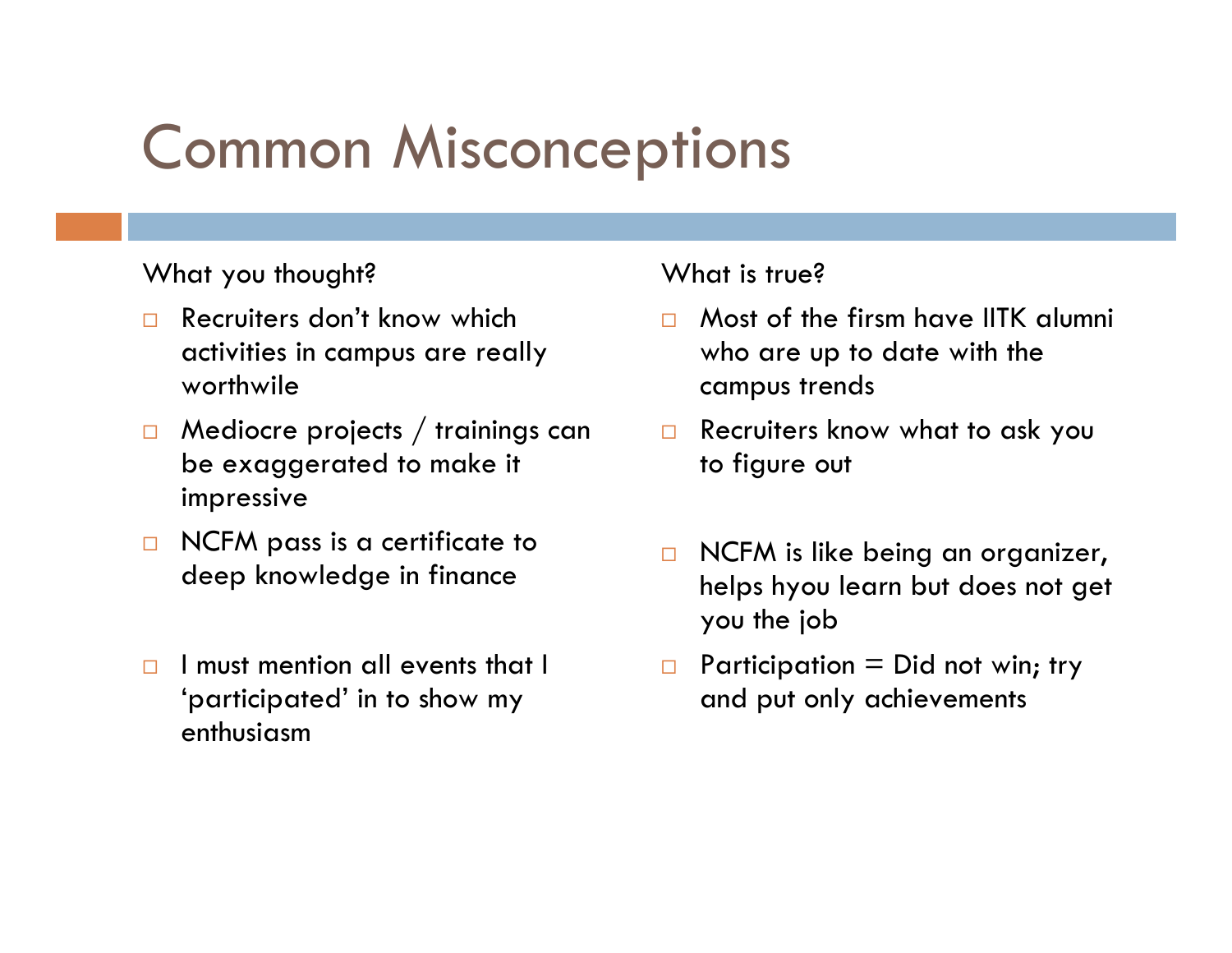## FAQs

#### $\Box$ **How do I justify low CPI?**

Prove that the time was spent in other worthwile activities which developed adequate social and interpersonal skills

#### $\Box$ **How do I balance between exaggeration and understatement?**

Get it reviewed by friends who are unaware of your background. Remember that you should be able to carry off the image that your resumeportrays.

#### $\Box$ **Should I include maximum activities to prove that I didn't waste time?**

Show maximum output, not activities. Focus on excellence, not just enthusiasm.

#### $\Box$ **Should I add a major achievement at school level?**

Only if you do not have any other significant achievement in that section else avoid.

It runs the risk of pointing out that you had the potential but you did not utilize it in the last 3-4 yerars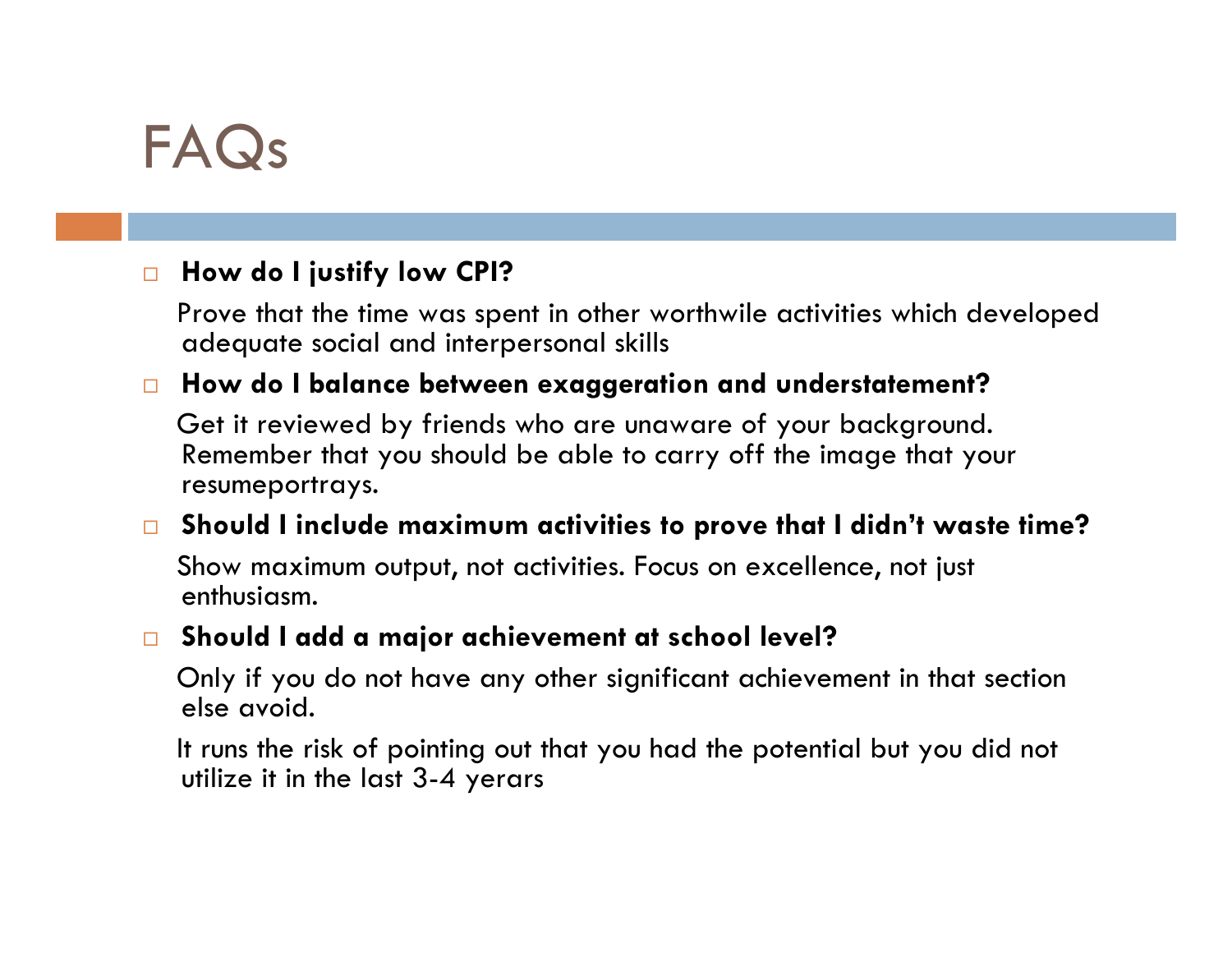## FAQs

#### $\Box$ **How detailed should discriptions of projects / achievements be?**

Enough to reflect skills and results, avoid unneccesary details that dilute the focus

#### $\Box$ **Which course project should I include?**

Those that reflect innovation and achievement more that expected

Those invloving a particular concept that you would like to discuss in the interview

#### $\Box$ **How technical should the language / terminology be?**

Avoid technical details as the recruiter might not be familiar with it. Avoid IITK specific terms or events. Focus on time / cost saved and other outputs.

#### $\Box$ **How do I know which skill / project / achievement should be removed?**

Just remove it and see how much of a difference it makes and if skill reflected by it can be effectively brought out using some other item

Avoid repeating achievement in the same field. It is very obvious that you can't reach the higher level without excelling on the lower one!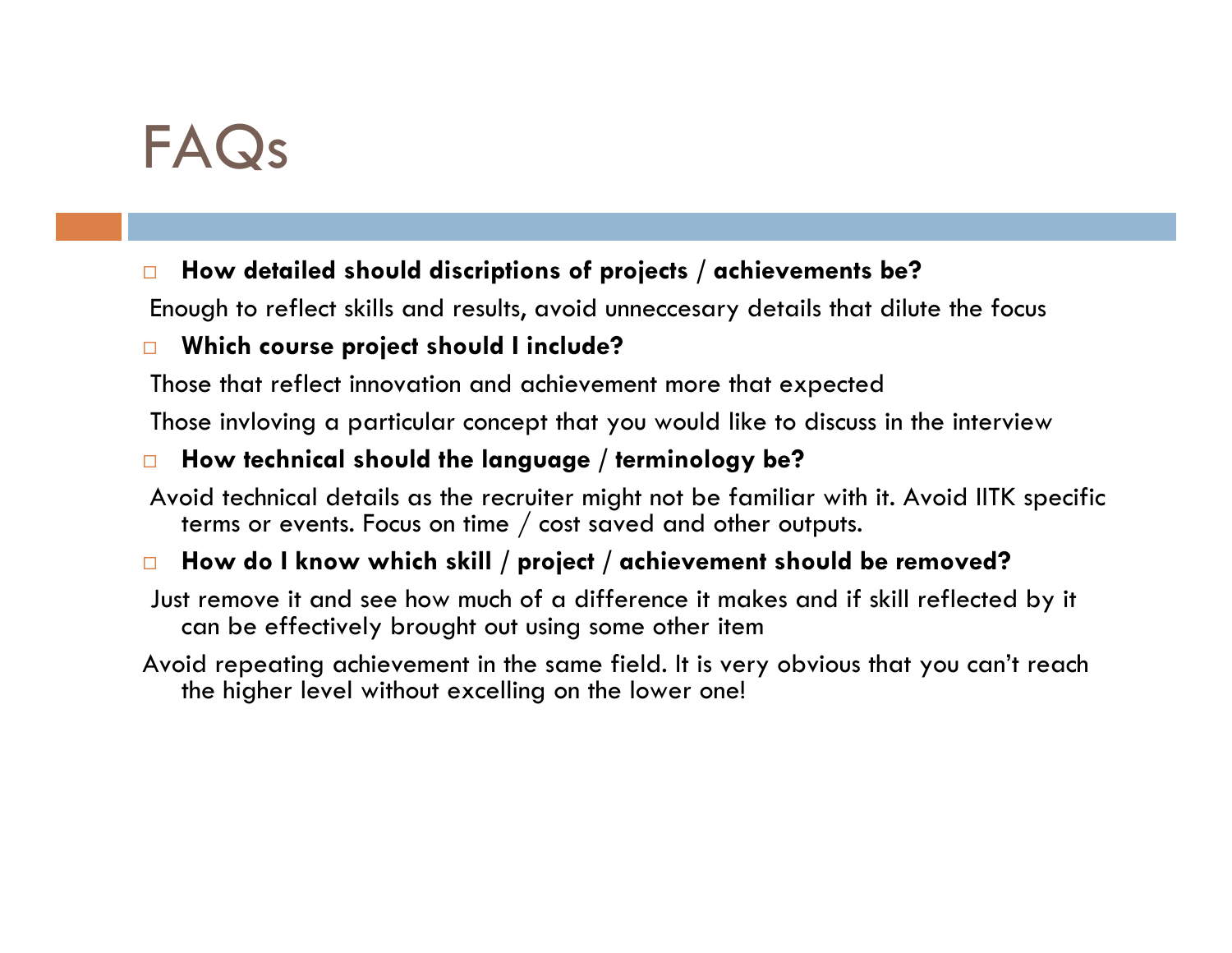# Common mistakes

- $\Box$  Mentioning the scholarship and not mentioning what is it awarded for
- $\Box$ Mentioning an award and not mentioning its significance
- $\Box$ Using very technical terminology in discription of the projects
- $\Box$ Space being wasted in making boxes
- $\Box$ Sub bulleted content should have a smaller font size
- $\Box$ Use bullets to make points distinct, don't write paragraphs
- $\Box$ Try and fit single words in previous line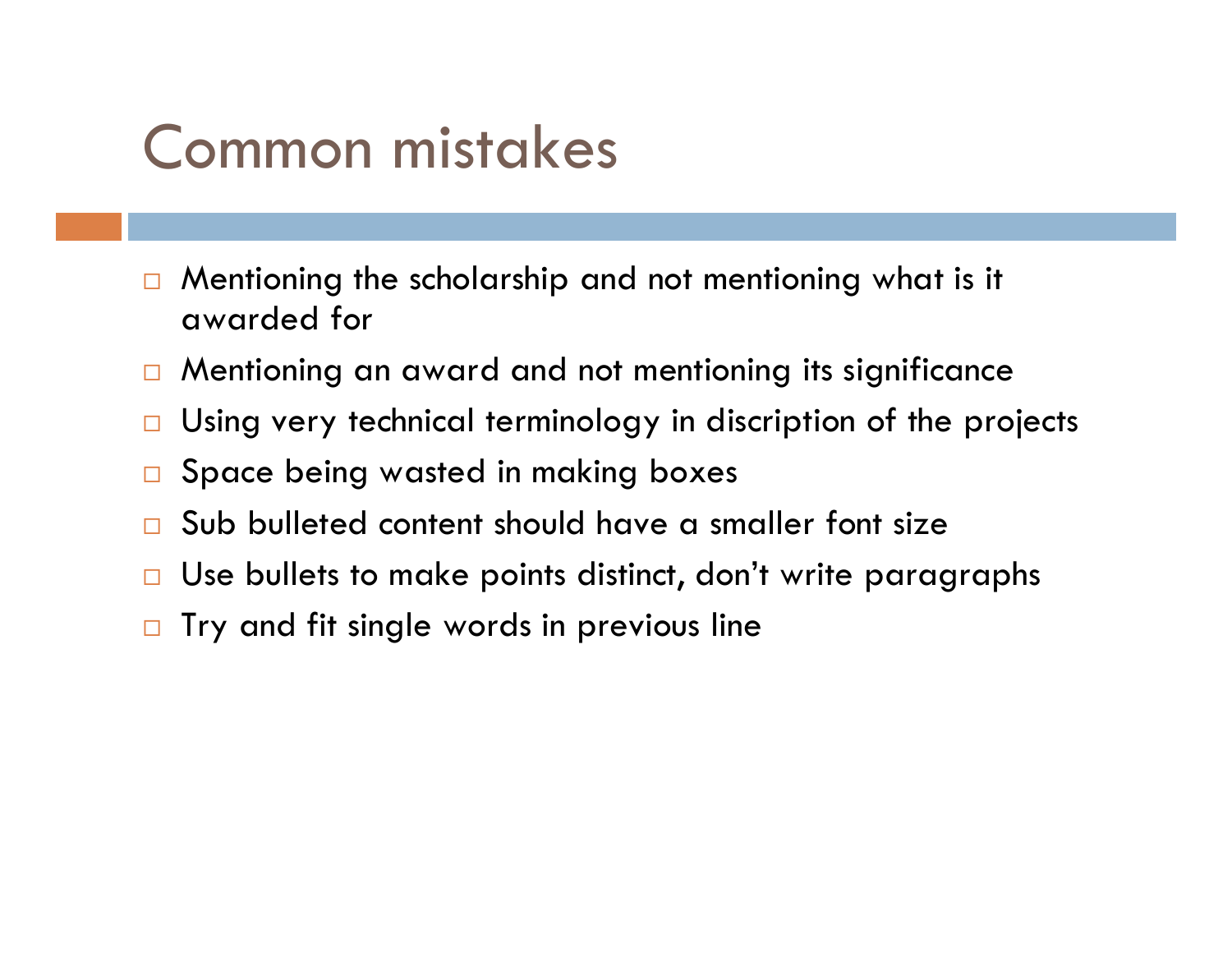## Growth of a CV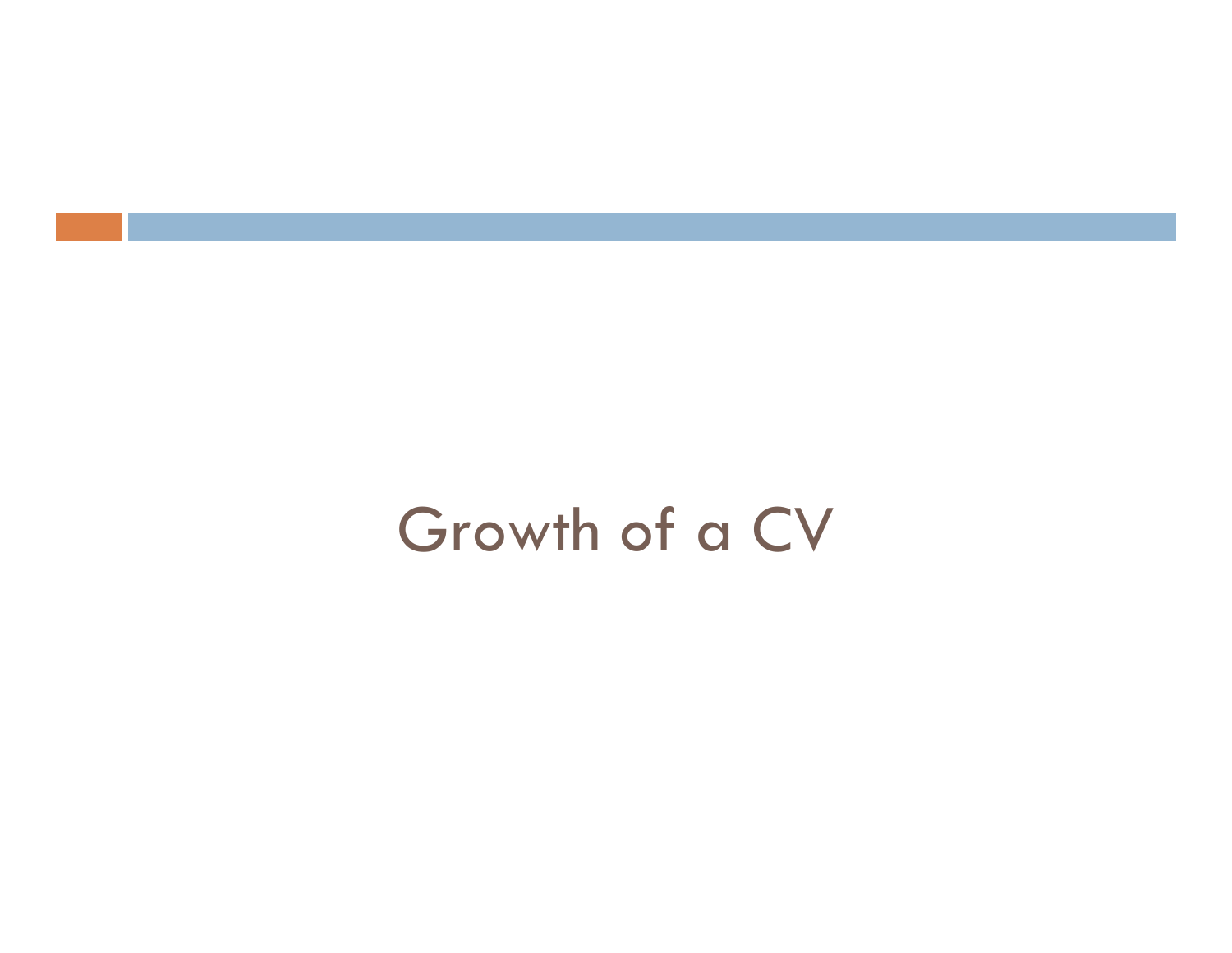## Time line for mock placements

- □ Resume Making Workshop 9<sup>th</sup> February
- $\Box$  Resume submission 28<sup>th</sup> February
- Mock Placements Weekend after mid-semester recess

## Need for volunteers!!